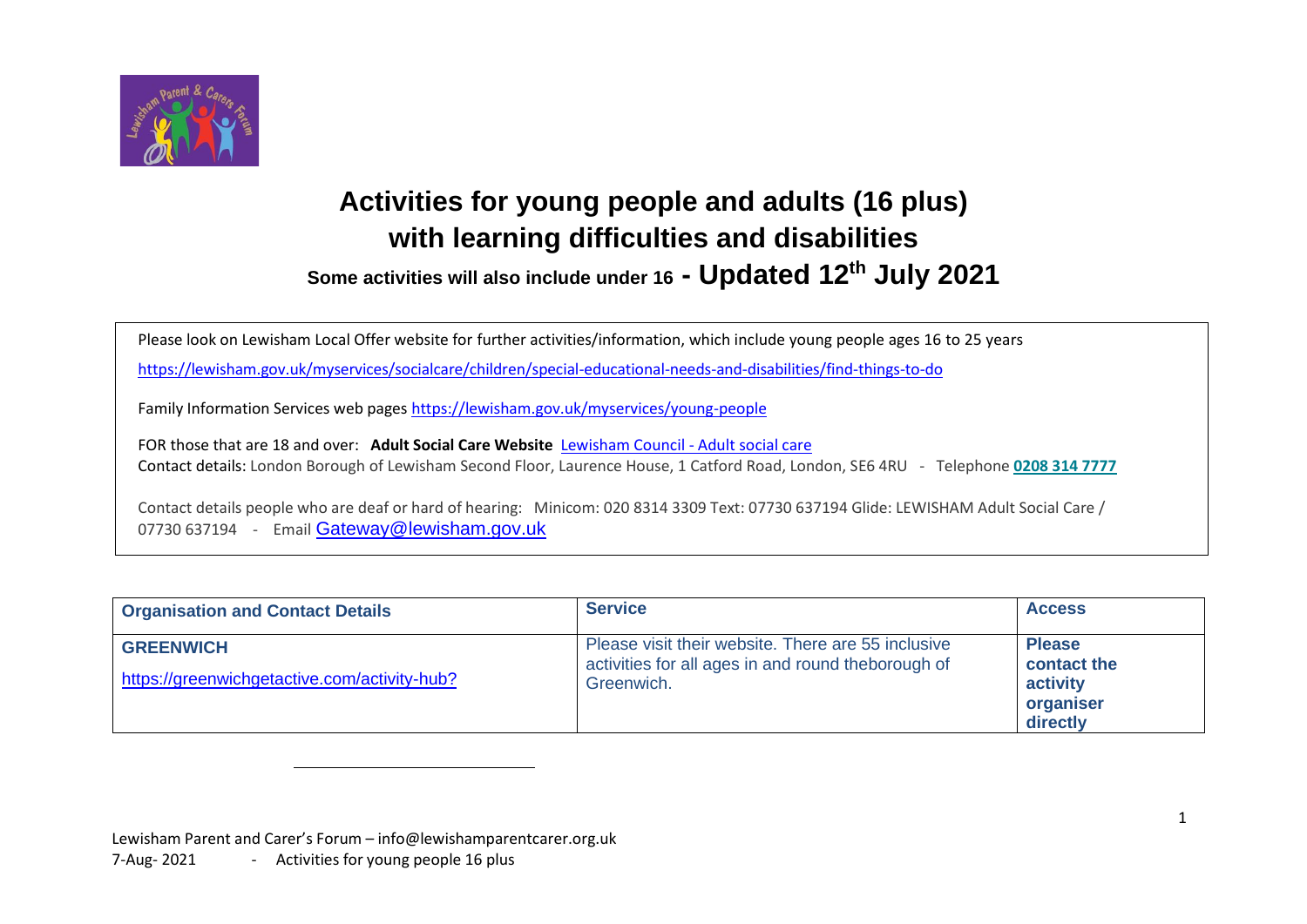

| <b>CANDOCO</b><br>Contact us to take part<br>learning@candoco.co.uk<br>02077046845       | We offer a range of weekly classes currently online.<br>Our classes are led by experienced teachers passionate about<br>making dance accessible to all.<br>We currently offer a weekly class for 13 to 25 year olds and<br>classes for adults. No experience is required to take part.<br>Our classes will be held on Zoom. Contact us for more<br>linformation. | <b>Please contact the</b><br>activityorganiser<br>directly |
|------------------------------------------------------------------------------------------|------------------------------------------------------------------------------------------------------------------------------------------------------------------------------------------------------------------------------------------------------------------------------------------------------------------------------------------------------------------|------------------------------------------------------------|
| <b>SOUTH LONDON INCLUSIVE DANCE EXPERIENCE</b><br>(SLIDE)                                | Sessions currently held on Zoom. SLIDE is a<br>Croydon street dance company forpeople with<br>learning disabilities and learning difficulties.                                                                                                                                                                                                                   | <b>Please contact the</b><br>activityorganiser<br>directly |
| https://slidedance.wordpress.com/youth-dance-co/                                         | The company reaches diverse communities and offers<br>a safe place for the local community to explore dance<br>and movement.                                                                                                                                                                                                                                     |                                                            |
| Monks Hill Sports Centre, Selsdon CR2 8HD<br>Gemma 07887 781 361<br>gemma@slidedance.org | Ages 8 to 25 years                                                                                                                                                                                                                                                                                                                                               |                                                            |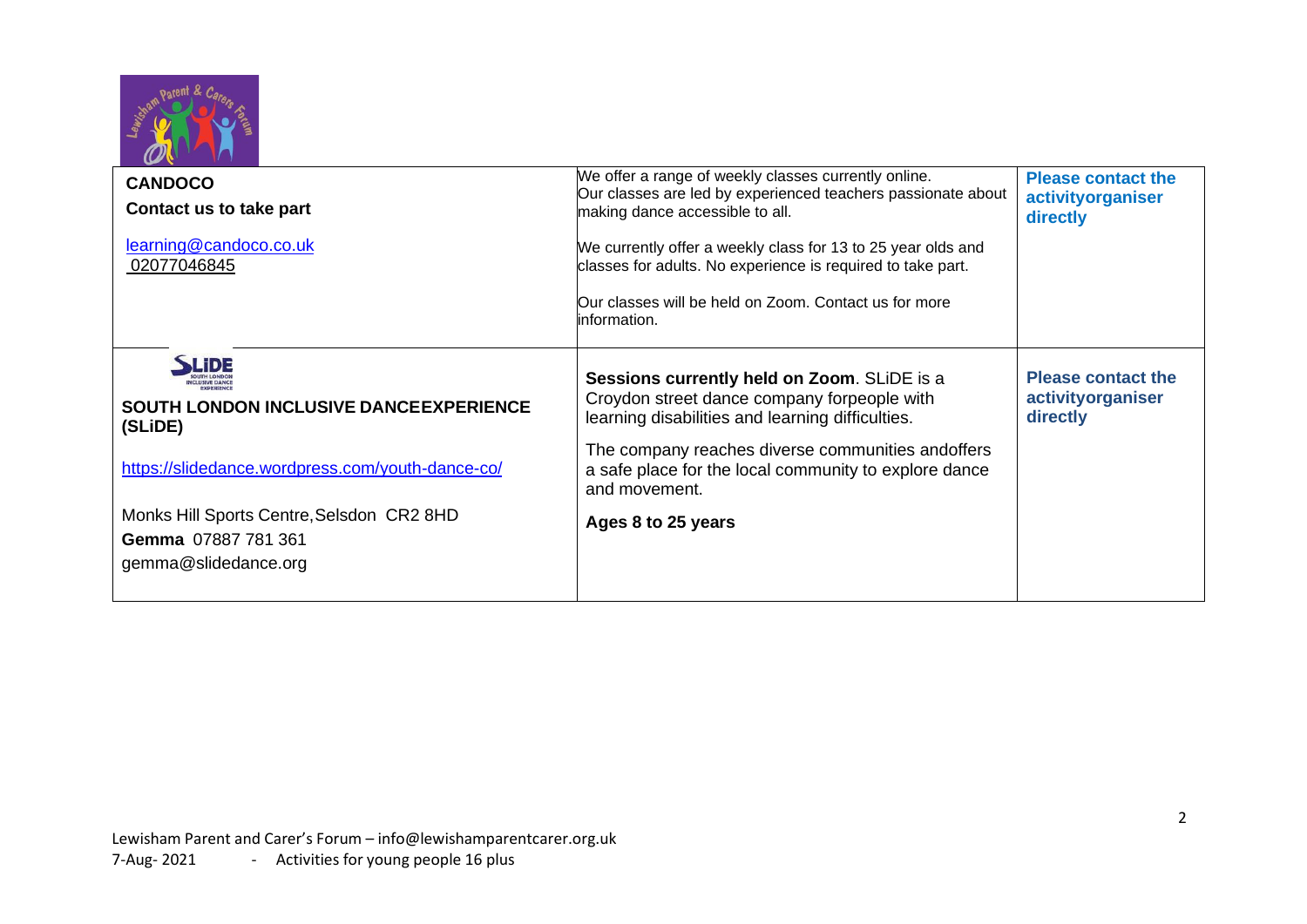

| <b>MAGPIE DANCE</b><br>https://www.magpiedance.org.uk/participation/magpie-<br>dance-classes/<br>Magpie Dance<br>The Churchill TheatreHigh Street<br>Bromley BR1 1HA<br>T:020 8290 6633                                                                                                                                                                                                                                                                                                                  | Sessions currently held on Zoom. Magpie Dance is<br>a contemporary dance charity for people with learning<br>disabilities, with an emphasis onability rather than<br>disability. Magpie unlocks individual potential and<br>ability by giving participants space to make their own<br>choices and take ownershipof what they achieve.<br>Creative dance sessions for young people withlearning<br>disabilities aged 8 to 25 years.                                                                                                                                                                                                                                                                                                                                                                                                                           | <b>Please contact the</b><br>activityorganiser<br>directly                                                                                                                                                                                                                                        |
|----------------------------------------------------------------------------------------------------------------------------------------------------------------------------------------------------------------------------------------------------------------------------------------------------------------------------------------------------------------------------------------------------------------------------------------------------------------------------------------------------------|--------------------------------------------------------------------------------------------------------------------------------------------------------------------------------------------------------------------------------------------------------------------------------------------------------------------------------------------------------------------------------------------------------------------------------------------------------------------------------------------------------------------------------------------------------------------------------------------------------------------------------------------------------------------------------------------------------------------------------------------------------------------------------------------------------------------------------------------------------------|---------------------------------------------------------------------------------------------------------------------------------------------------------------------------------------------------------------------------------------------------------------------------------------------------|
| <b>SHADWELL BASINOUTSIDE ACTIVITYCENTRE</b><br>http://www.shadwell-basin.co.uk/inclusion/<br>3-4 Shadwell Pierhead, Glamis Road, London E1W 3TD<br>Tel: 020 7481 4210<br>info@shadwell-basin.org.uk<br>We work with The Royal Yachting Association (RYA)<br>Sailability, British Canoeing Paddability, British Rowing<br>Rowability, UK Deaf Sport Definitely Inclusive and other<br>National Governing Bodies to provide nationally<br>recognised safety standards, facilities and teaching<br>methods. | <b>ADVENTURE FOR ALL</b><br>We can support most needs at Shadwell Basin and<br>have fully qualified and trained staff who work with<br>specialised and adapted equipment to provide afun<br>and safe environment for everyone.<br>At Shadwell Basin OAC we can provide activity<br>session at a subsidised rate for people who are Deaf<br>or hard of hearing, Schools during term times.<br>Disability groups at evenings and weekends and for<br>those individuals who enjoy and wish to carryon their<br>experience of outdoor adventurous activities we have<br>an integrated youth club that runs weekly and during<br>school holidays.<br>We provide all safety equipment needed to participate<br>in each activity, as well as some splash proof jackets<br>and trousers. Participants must bring achange of<br>suitable clothing and strongfootwear. | For further<br>information and<br>booking at our<br>subsidised rate,<br>please contact<br><b>Inclusion Coordinator</b><br>dan@shadwell-<br>basin.org.uk,<br>Telephone 020 7481<br>4210 or click on the<br>links to read more<br>about what we can<br>offer you.<br>Funding up to<br>December 2021 |

Lewisham Parent and Carer's Forum – [info@lewishamparentcarer.org.uk](mailto:info@lewishamparentcarer.org.uk) 7-Aug- 2021 - Activities for young people 16 plus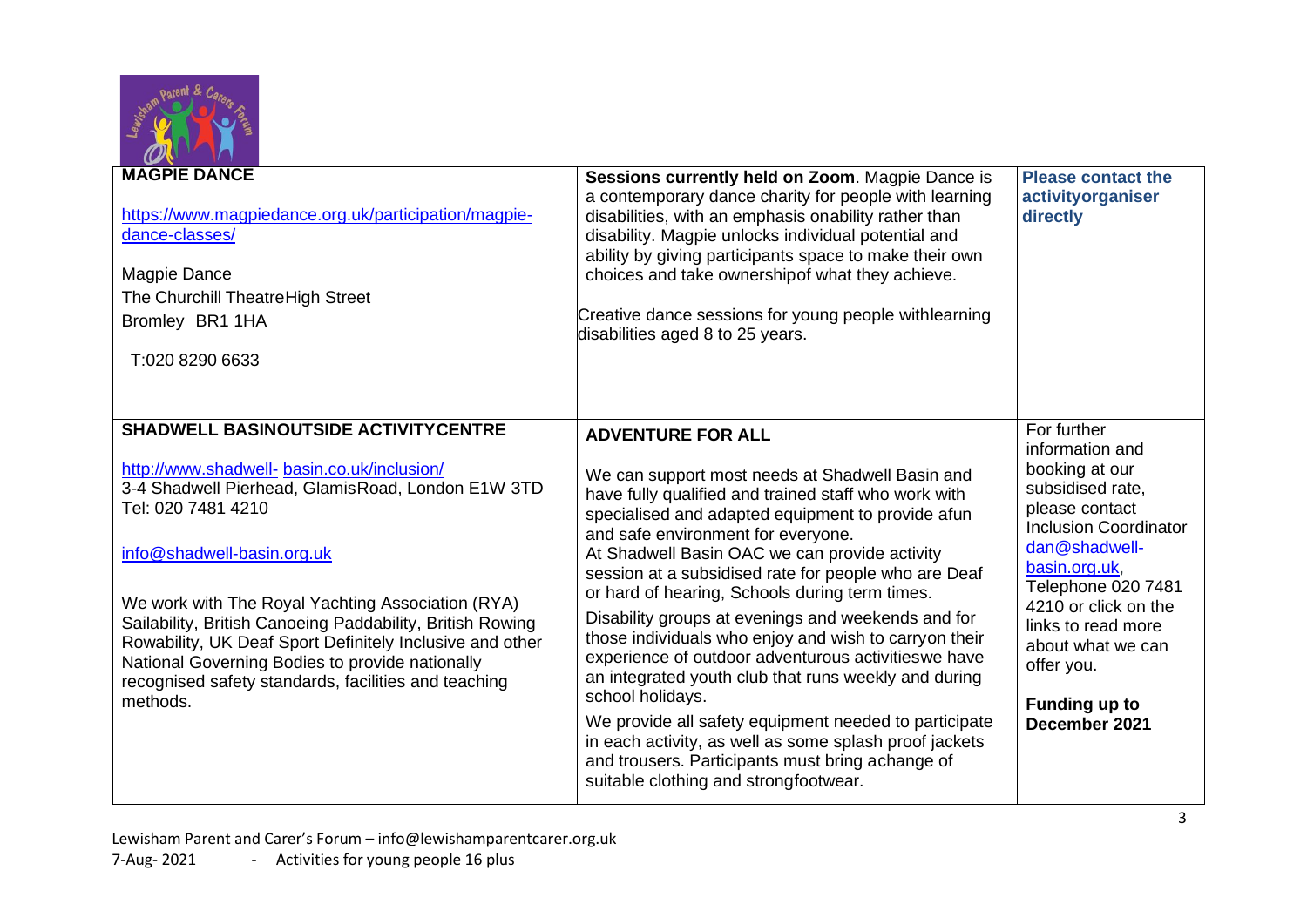

| <b>HEART 'N' SOUL, DEPTFORD -</b>                                                                        | Sessions currently held on Zoom.<br>Please check as they are reintroducing face to               | <b>Please contact the</b><br>activityorganiser |
|----------------------------------------------------------------------------------------------------------|--------------------------------------------------------------------------------------------------|------------------------------------------------|
| https://www.heartnsoul.co.uk/stayhome                                                                    | face events                                                                                      | directly                                       |
| <b>WHERE:</b> The Albany, Douglas Way, London, SE8 4AG.                                                  | A range of activities including art, music, dance and                                            |                                                |
| Call: 020 86941632                                                                                       | choir.                                                                                           |                                                |
|                                                                                                          | Online activities<br>What's On - Heart n Soul                                                    |                                                |
|                                                                                                          |                                                                                                  |                                                |
|                                                                                                          | Art and Music                                                                                    |                                                |
|                                                                                                          | Art & Music - Heart n Soul                                                                       |                                                |
|                                                                                                          | <b>Taking Part</b>                                                                               |                                                |
|                                                                                                          | <b>Taking Part - Heart n Soul</b>                                                                |                                                |
|                                                                                                          |                                                                                                  |                                                |
| <b>The Midi Music Company</b>                                                                            | <b>Online Courses this Autumn</b>                                                                | <b>Please contact the</b>                      |
| https://www.themidimusiccompany.co.uk/courses/                                                           | Scroll down to find out more and book short courses,<br>taking place from Tuesday 21st September | activityorganiser                              |
| Address: 77 Watsons Street, Deptford, London SE8 4AU                                                     | 2021 via Zoom. You will need computer with a built-in                                            | directly                                       |
|                                                                                                          | video camera, or a webcam to take part in all courses.                                           |                                                |
| 0208694 6093 or 079841 58554                                                                             |                                                                                                  |                                                |
|                                                                                                          | Cre8tiv® Short Courses                                                                           |                                                |
|                                                                                                          | Affordable evening classes for young people aged                                                 |                                                |
| Please check out the programme website to see if the<br>programme is for you and that you have the right | 16+ and adults of all ages.                                                                      |                                                |
| equipment and/or experience.                                                                             | <b>Keyboard Skills for Songwriting - £80 / £40</b>                                               |                                                |
|                                                                                                          | Ages: 16+                                                                                        |                                                |
|                                                                                                          | Term dates: 23rd September 2021 to 2nd December                                                  |                                                |
|                                                                                                          | 2021, except half term break on 28th October 2021<br>Times: Thursdays 6.30pm to 8.30pm           |                                                |
|                                                                                                          | <b>Location: Online via Zoom</b>                                                                 |                                                |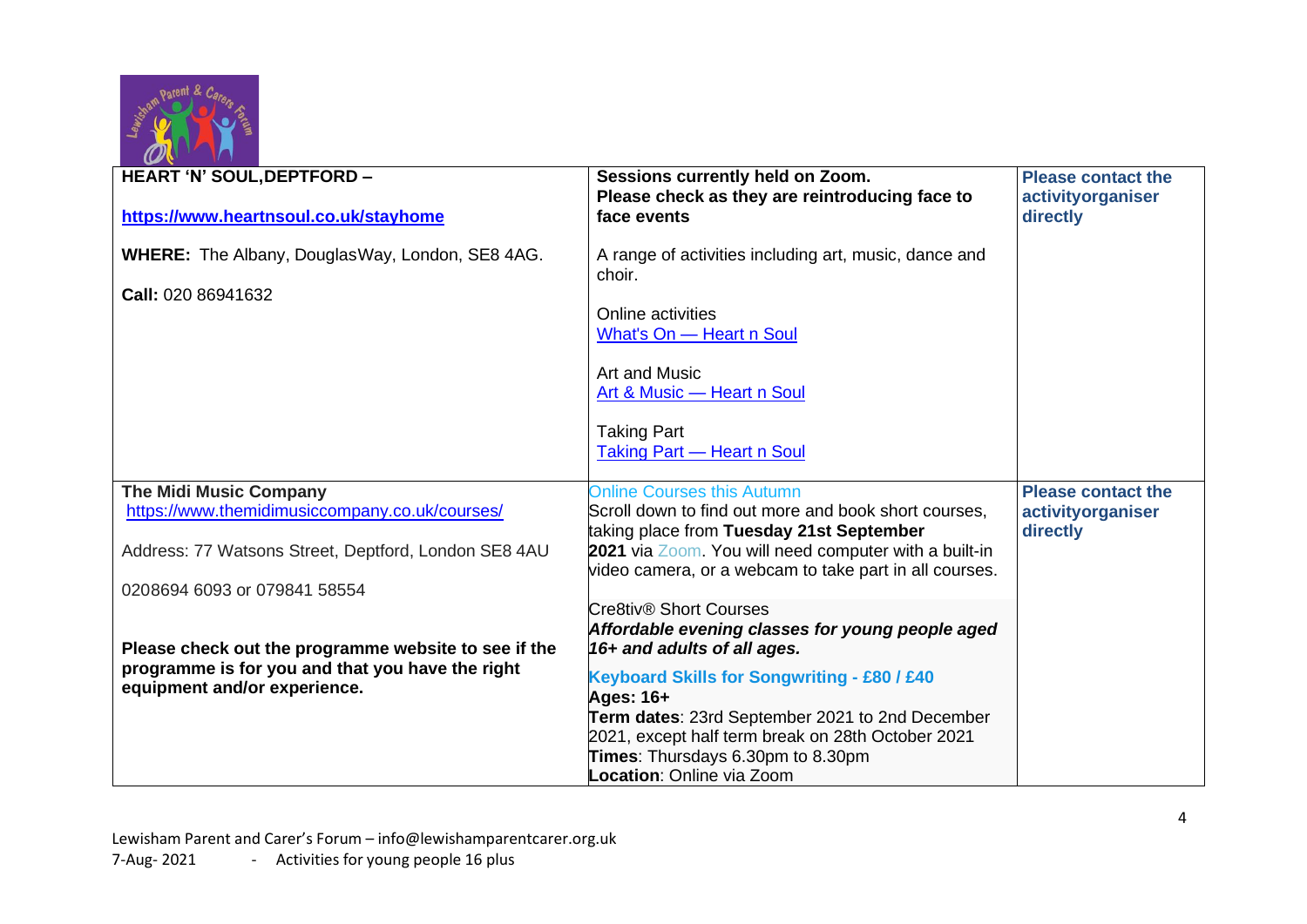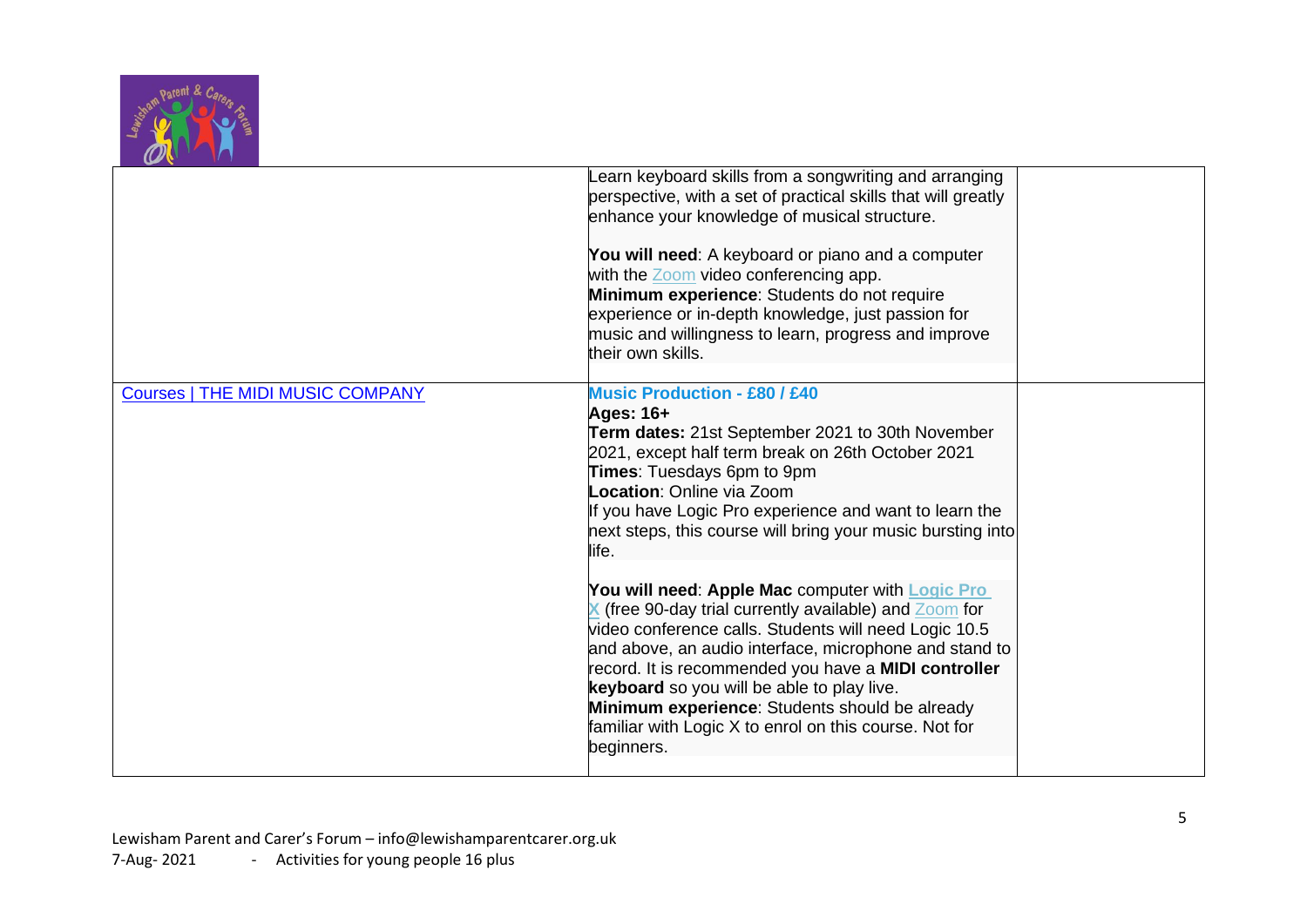

| <b>Courses   THE MIDI MUSIC COMPANY</b>                                                                           | YouTube One-Day - £40 one day course<br>Ages: 16+<br>Date: Saturday 6th November 2021<br>Time: 10am to 4pm<br>Location: Online via Zoom<br>If you have a YouTube channel and want to maximise<br>your online presence, this is the course for you! |                                                                  |
|-------------------------------------------------------------------------------------------------------------------|----------------------------------------------------------------------------------------------------------------------------------------------------------------------------------------------------------------------------------------------------|------------------------------------------------------------------|
| <b>LONDON THUNDERBASKETBALL -</b>                                                                                 | <b>NOT CURRENTLY RUNNING</b>                                                                                                                                                                                                                       | Please contact them<br>for full details and                      |
| http://www.thunderbas ketball.net/<br>The Thunderdome, StockholmRoad, London SE16 3LP<br>- Telephone 0207237 8515 | London Thunder is an affiliated basketball club basedin<br>Lewisham. The club exists for the benefit of those who<br>wish to develop their skills in the sport of basketball.                                                                      | sessions                                                         |
| Email info@thunderbasketball.net                                                                                  | We utilise basketball to offer participants the<br>opportunity to be healthy, enjoy, achieve and have fun<br>in a safe and supportive environment. We provide                                                                                      | Wheelchair<br>programme                                          |
|                                                                                                                   | players with technical training in addition to teaching<br>the values of teamwork, responsibility and self-                                                                                                                                        | available                                                        |
|                                                                                                                   | discipline. The club has been awarded 'Club Mark<br>Status' Level 3.                                                                                                                                                                               | Sessions £3<br><b>School Holiday Camps</b><br>£5 per day         |
| <b>WHEELS FOR WELLBING</b>                                                                                        | We run inclusive cycling sessions for disabled people and <b>Please contact the</b><br>their families, carers or friends, from three bases in south                                                                                                | activityorganiser                                                |
| Campaigning for inclusive cycling, Wheels for Wellbeing                                                           | London. Our qualified instructors, supported by fantastic<br>volunteers, help participants try our cycles or get                                                                                                                                   | directly                                                         |
| <b>Sessions in Herne Hill and Croydon</b>                                                                         | comfortable on the one that suits them, and offer ongoing<br>support.                                                                                                                                                                              | <b>Please see website</b><br>for full details on<br>sessions and |
|                                                                                                                   | Due to the Covid-19 outbreak, booking a space at a<br>specific time slot is required at all our sessions.                                                                                                                                          | bookings.                                                        |
|                                                                                                                   | Please note that we will not be accepting participants on a<br>drop-in basis.                                                                                                                                                                      |                                                                  |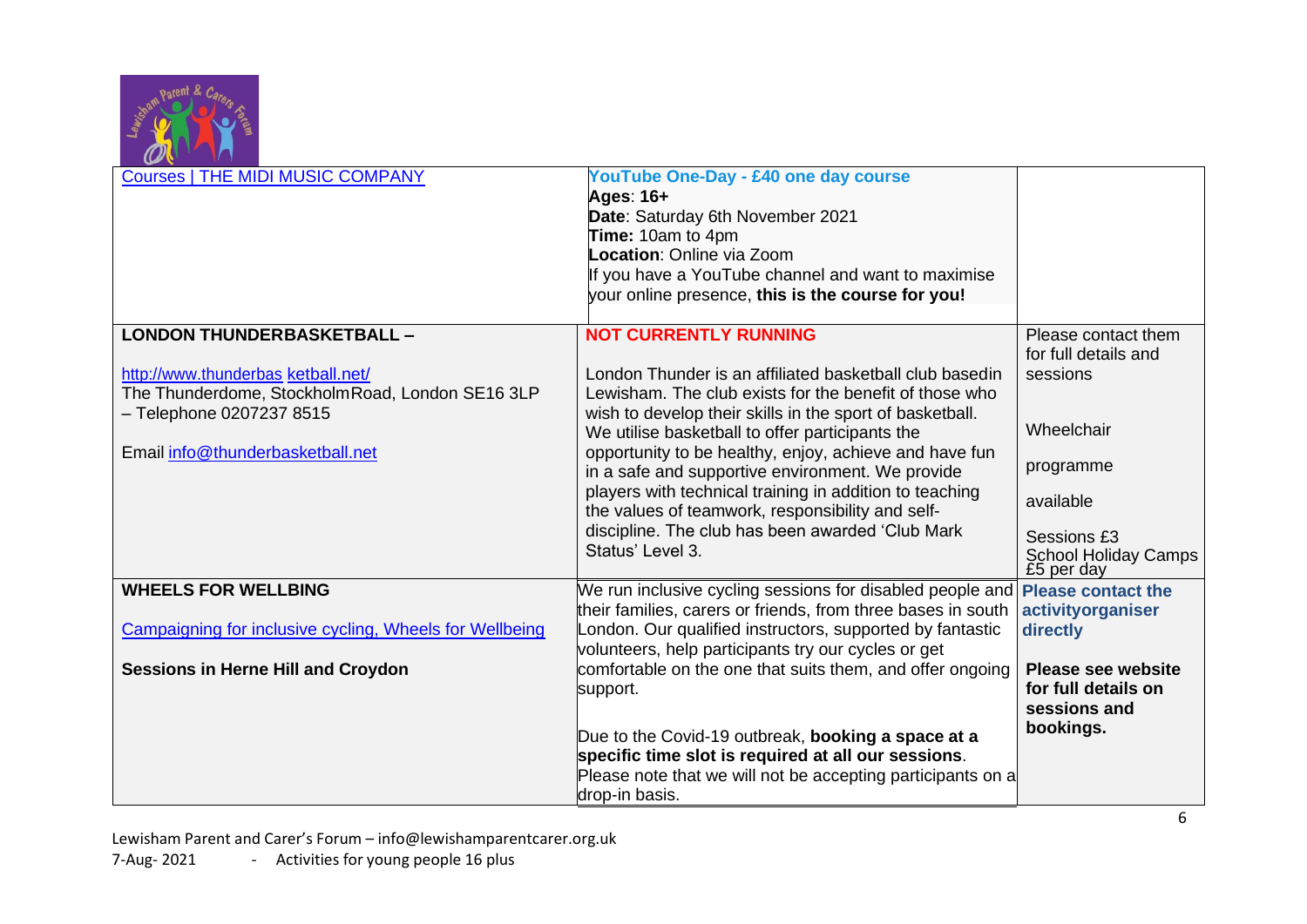

| <b>DS LIONS</b>                                     | Our Pan Disability programme is open to anyone with a<br>disability and allows them to get involved with sport and | Please contact<br>the activity |
|-----------------------------------------------------|--------------------------------------------------------------------------------------------------------------------|--------------------------------|
| Pan Disability Football Sessions Millwall Community | become part of the Millwall Lion Hearts and Millwall Pan                                                           | organiser directly             |
| <b>Trust</b>                                        | FC. This programme aims to allow individuals to gain a                                                             |                                |
|                                                     | positive experience from football whilst promoting a                                                               | <b>Richard White</b>           |
| The Lions Centre, Bolina Road, London SE16 3LD      | positive attitude. Our personal approach to coaching this- rwhite@millwallcommu                                    |                                |
| Tel: 020 7740 0503                                  | allows individuals to feel part of a collective team whilst                                                        | nity.org.uk                    |
|                                                     | striving and completing significant goals.                                                                         |                                |
|                                                     |                                                                                                                    |                                |
|                                                     | When and Where?                                                                                                    |                                |
|                                                     |                                                                                                                    | How do I book?                 |
|                                                     | Training takes place every Thursday at the St Paul's                                                               |                                |
|                                                     | Sports Ground between 1.30pm-2.30pm.                                                                               | Took book a session            |
|                                                     |                                                                                                                    | please contact Richard         |
|                                                     | Training takes place every Friday at the St Paul's Sports on the above email                                       |                                |
|                                                     | Ground between 5pm-6pm.                                                                                            |                                |
| <b>Greenwich PlayTennis Club</b>                    | <b>Sessions currently suspended.</b>                                                                               | <b>Sessions will be</b>        |
|                                                     | An inclusive club for children, young people andadults,                                                            | run in                         |
|                                                     | with and without disabilities.                                                                                     | conjunction with               |
| <b>Steve Johnston</b>                               |                                                                                                                    | schools when                   |
| 304 Shooters Hill Road, London, SE9 2QN             | Tennis & Wheelchair Tennis for Juniors 8 - 16yrs                                                                   | resuming.                      |
|                                                     | and Adults 16yrs+ Friday 10-12.                                                                                    |                                |
| Telephone Number 07871373419                        |                                                                                                                    |                                |
|                                                     | <b>Sports Offered</b>                                                                                              |                                |
| Professional tennis coaches.                        | <b>Wheelchair Tennis</b>                                                                                           |                                |
|                                                     | <b>Tennis</b>                                                                                                      |                                |
|                                                     | <b>Impairments catered for</b>                                                                                     |                                |
|                                                     | Amputee<br><b>Learning Disabilities</b>                                                                            |                                |
|                                                     | Visual Impairment                                                                                                  |                                |
|                                                     |                                                                                                                    |                                |
|                                                     | <b>Other Impairments</b>                                                                                           |                                |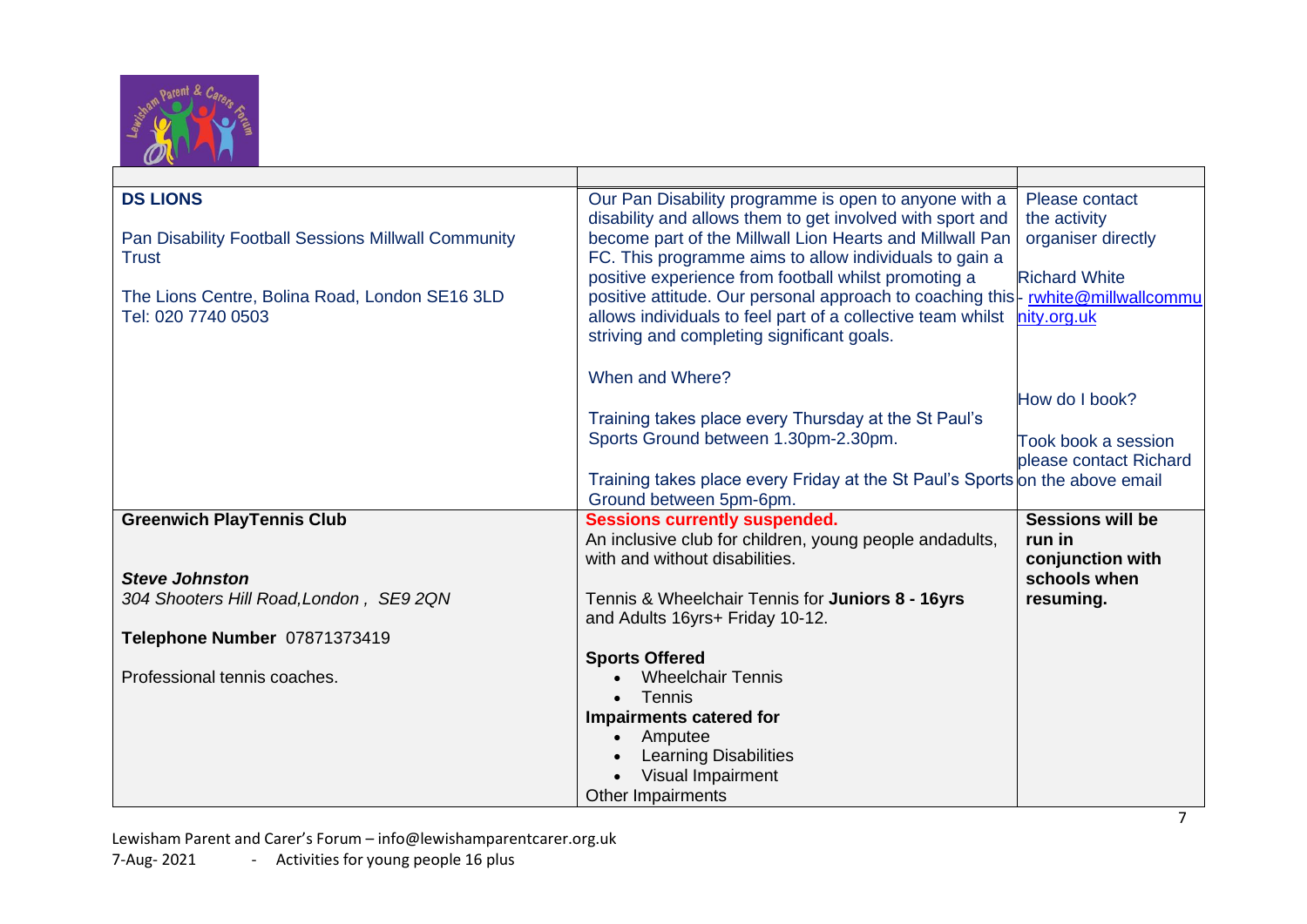

| <b>Community Club Southwark</b>                                                                                                                   | Disability Sports Coach (DSC) delivers a weeklymulti-<br>sport session at The Geraldine Mary Harmsworth                                                                                                                                                                                                                                                                                                                                                                                                                              | <b>Please contact the</b><br>activityorganiser                                                                                                                          |
|---------------------------------------------------------------------------------------------------------------------------------------------------|--------------------------------------------------------------------------------------------------------------------------------------------------------------------------------------------------------------------------------------------------------------------------------------------------------------------------------------------------------------------------------------------------------------------------------------------------------------------------------------------------------------------------------------|-------------------------------------------------------------------------------------------------------------------------------------------------------------------------|
| The Geraldine Mary Harmsworth Sports Facility SE1 6ER                                                                                             | Sports Facility SE1 6ER                                                                                                                                                                                                                                                                                                                                                                                                                                                                                                              | directly                                                                                                                                                                |
| Telephone Number - 0207021 0973                                                                                                                   | The pan disability session runs from 2pm-4pm every<br><b>Saturday</b> during term time and is open to<br>all people with a disability aged 11+ including adults.<br>Sports offered include, boccia, football, polybat,<br>basketball and more. Each term the Club focuses on a<br>couple of sports which they then compete in a fun<br>sports day against other DSC Clubs in their region.<br>Impairments catered for:<br>Amputee<br><b>Cerebral Palsy</b><br><b>Learning Disabilities</b><br>Visual Impairment<br>Other Impairments | Any questions you may<br>have, please contact<br><b>DSC's Club</b><br>Development Officer,<br>Emma Cranston:<br>02070210973 or<br>clubs@disabilitysportsc<br>oach.co.uk |
| <b>Newham LeisureCentre</b><br>michelle.weltman@activenewham.org.uk<br>See sports offered here<br>http://www.activenewham.org.uk/disability_sport | Centre runs a free special needs session in the gym<br>on Tuesdays 13.30-15.30pm. Also run a disability<br>muilti sports session on Tuesdays 10.00-12.00pm for<br>adults and children.<br>Centre has an IFI Accredited Gym. Centre has full<br>disabled access including pool hoists, disabled<br>changing rooms and toilets.                                                                                                                                                                                                        | <b>Please contact the</b><br>activityorganiser<br>directly<br>Anyone from any<br>borough can<br>attend                                                                  |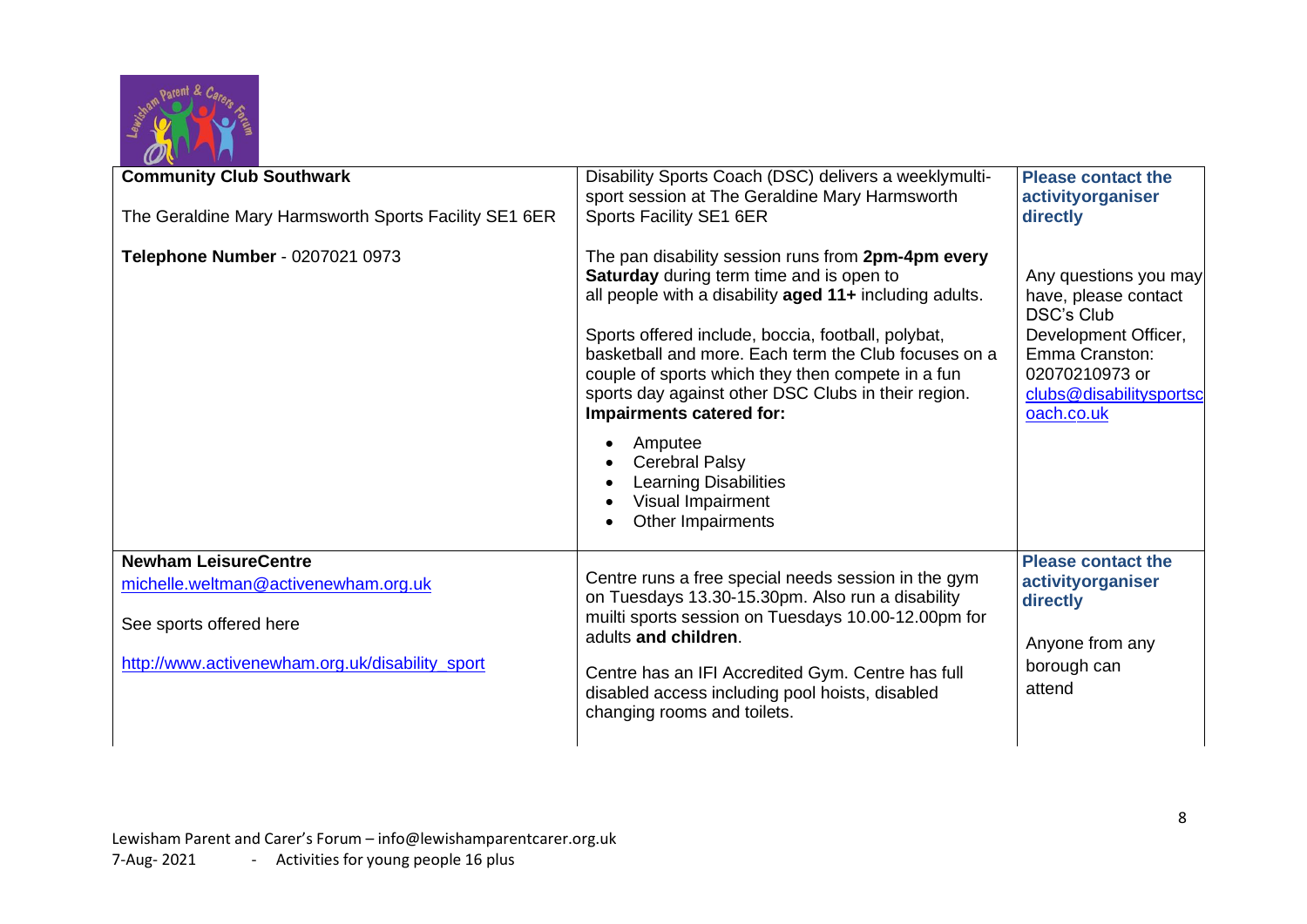

| $\boldsymbol{\omega}$                                                |                                                         |                           |
|----------------------------------------------------------------------|---------------------------------------------------------|---------------------------|
| The Werewolves of London Special Hockey Club                         | The Werewolves of London Special Ice Hockey Club        | <b>Please contact the</b> |
|                                                                      | offers a special needs ice hockey programme for         | activityorganiser         |
| www.werewolvesoflondon.org.uk                                        | children and adults who have Developmental              | directly                  |
| Streatham Ice & LeisureCentre                                        | Disabilities such as Autistic Spectrum Disorders, Down  |                           |
| 390 Streatham High Road, Streatham, London, SW16                     | Syndrome and otherLearning Disabilities.                |                           |
| 6HX, ENGLAND                                                         |                                                         | Our season runs           |
|                                                                      | Beginners and non-skaters aged from 5 yearsup to        | from Septemberto          |
| Training: Select Saturdays*16:30-18:30                               | and including adults are all welcome!                   | May, on mostly            |
| *Check Training Dates                                                |                                                         | alternate Saturdays       |
|                                                                      | More details are available on their website. Thecost is | from 4:30pm to 5:30       |
| Telephone Number - 07904477175                                       | about £10 per session, plus the annual English Ice      |                           |
| Email Address - mike@werewolvesoflondon.org.uk                       | Hockey Association player registration fee.             |                           |
|                                                                      | <b>Sports Offered</b>                                   |                           |
|                                                                      |                                                         |                           |
|                                                                      | Ice Hockey<br>$\bullet$                                 |                           |
|                                                                      |                                                         |                           |
|                                                                      | Please contact the leisure centre directly tosee        |                           |
| fusion Fusion has been taken over by Better.                         | what they have available in your area:                  |                           |
| Currently limited sessions.                                          |                                                         |                           |
| The following leisure centresoffer activities for people             | Free swimming. Any age (providing you have              |                           |
| withdisabilities aged 16 plus: Bellingham, The Bridge,               | evidence of disability) They acceptPIP letters          |                           |
| Forest Hill Pool, Glass Mill Leisure, Bowls Centre,                  | (formally DLA)                                          |                           |
|                                                                      |                                                         |                           |
|                                                                      | Free gym for 16 plus only                               |                           |
| Wavelengths                                                          | 25% off classes. Classes are for 16+                    |                           |
| <b>Matthew Houghton</b>                                              |                                                         |                           |
| Divisional Sports & CommunityDevelopment Manager<br>M 07827 277856 - |                                                         |                           |
| www.fusion-lifestyle.com                                             |                                                         |                           |
|                                                                      |                                                         |                           |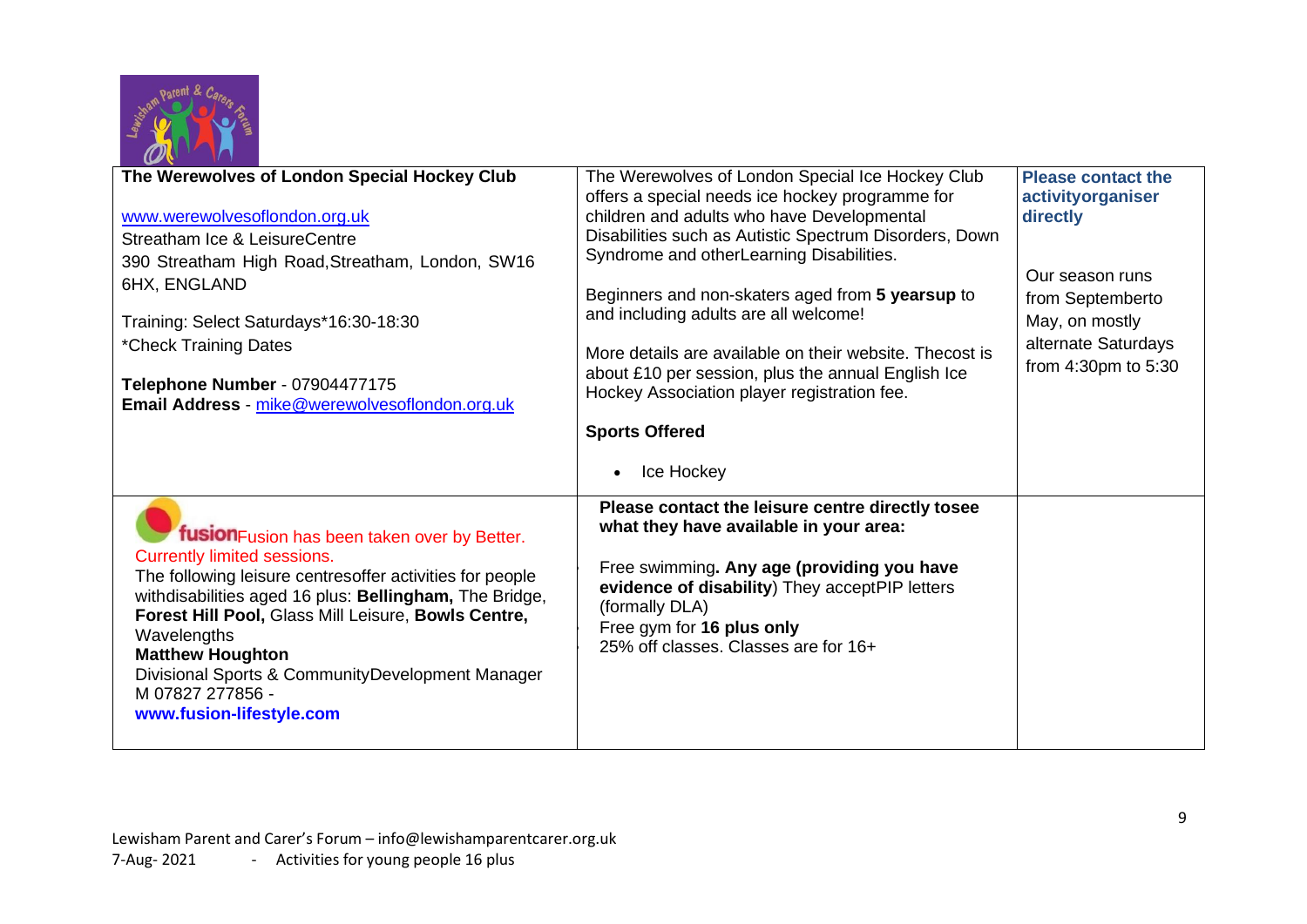

| $\mathbf{v}$<br>$\mathbf{u}$                                                                                      |                                                                                                                                                                                              |                                                         |
|-------------------------------------------------------------------------------------------------------------------|----------------------------------------------------------------------------------------------------------------------------------------------------------------------------------------------|---------------------------------------------------------|
| <b>TRAMSHED</b><br>Lewisham YoungPeople's<br><b>Greenwich and</b><br><b>Theatre</b>                               | Reach (ages 18-25) A young adult theatre company<br>for those who are passionate about theatre and<br>self-describe as having additional needs.                                              | <b>To Join:</b><br>Please<br>contact<br>eleanor@tramshe |
| Tramshed (next to Wilko) 51-53 Woolwich New Road<br>Telephone: 020 8854 1316                                      | In-person structure: 15 mins wellbeing check-<br>in/catch-up, followed by a drama workshop Online<br>structure: 10 mins wellbeing check-in, followed by a                                    | d.org for further<br>details.                           |
| Email: info@tramshed.org                                                                                          | drama workshop.                                                                                                                                                                              |                                                         |
| http://www.glypt.co.uk/about-glypt/<br>In partnership with funded by BBCChildren in Need<br>Price: FREE of charge | GLYPT are committed to providinga safe<br>environment for all children and young people. To<br>view our Safeguarding and Child Protectionpolicy or<br>our Behaviour policy, please<br>visit: |                                                         |
| <b>TRAMSHED</b>                                                                                                   | SHOUT (ages 13-18) Referral-based programme. A                                                                                                                                               | <b>To Join:</b>                                         |
| <b>Greenwich and Lewisham YoungPeople's Theatre</b><br>Tramshed (next to Wilko) 51-53 Woolwich New Road           | Drama Therapist-supported group for young people<br>with mild learning disabilities. In-person structure:<br>30 mins Safe Space (drop-in, socialising, having                                | To join SHOUT<br>you will need a<br>professional        |
| Telephone: 020 8854 1316<br>Email: info@tramshed.org                                                              | snacks) then 1 $\frac{1}{2}$ hours drama activity (games,<br>character creation, storytelling etc) Online structure:                                                                         | referral.                                               |
| GLYPT are committed to providinga safe environment                                                                | 30 mins Safe Space (check-in, social chat, warm-                                                                                                                                             | Please                                                  |
| for all children and young people. To view our<br>Safeguarding and Child Protectionpolicy or our                  | ups) then 1 hour drama                                                                                                                                                                       | contact<br>eleanor@tramshe                              |
| Behaviour policy, please<br>visit: http://www.glypt.co.uk/about-glypt/                                            |                                                                                                                                                                                              | d.org for further<br>details.                           |
| In partnership with funded by BBCChildren in Need                                                                 |                                                                                                                                                                                              |                                                         |
| <b>Price: FREE of charge</b>                                                                                      |                                                                                                                                                                                              |                                                         |
|                                                                                                                   |                                                                                                                                                                                              |                                                         |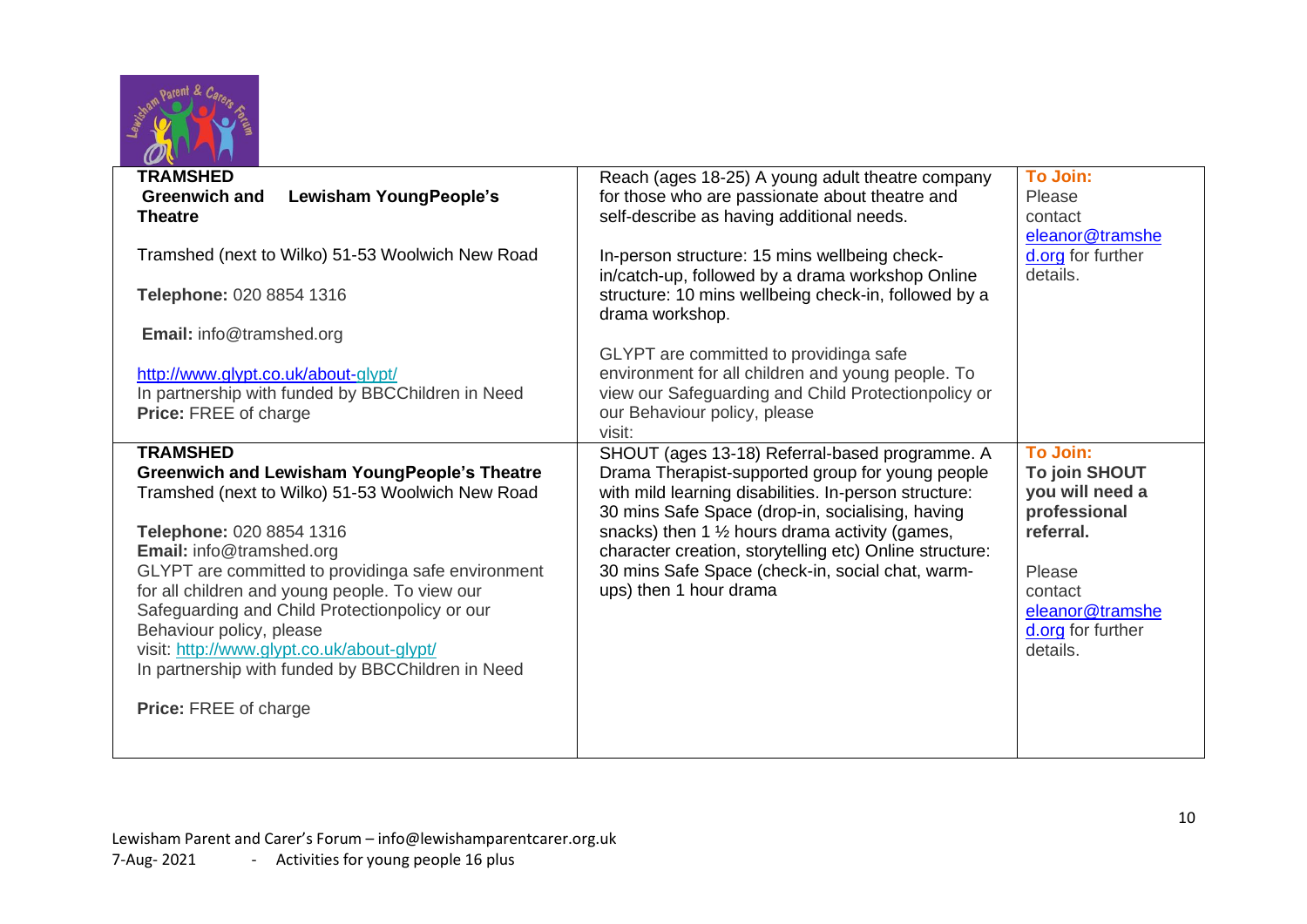

| <b>TIDEWAY SAILABILITY</b>                          | <b>Tideway Sailability</b>                                  | Call or email to say     |
|-----------------------------------------------------|-------------------------------------------------------------|--------------------------|
| https://www.tidewaysailability.org.uk/              | Is a unique sailing club in central London where            | you are comingas         |
|                                                     | people with or without disability all sail together as      | they need to arrange     |
| 020 7237 1001                                       | one community.                                              | volunteers.              |
|                                                     |                                                             |                          |
| Simon@whiteley.net                                  | Learn to sail                                               | Availably to all ages -  |
| 07860 859642                                        | Our boats are easy to learn to sail and we have written     | although                 |
|                                                     | our own Learn to Sail guide for these boats. Instruction    | not suitable for under 6 |
| Car parking available                               | is available, prioritising peoplewith disabilities, new     | year olds                |
|                                                     | volunteers and junior sailors.                              |                          |
| Bus 1, 47, 188, 192, 255, 381,                      |                                                             | Note: Highly             |
| C10 and P12                                         | We can cater for all levels and types of disability, and    | recommend                |
|                                                     | our standard age range is 6 and over. We sail in a very     |                          |
| Tube, overground and training, Canada Water, Surrey | sheltered enclosed dock, so suitable for the nervous and    |                          |
|                                                     | inexperienced, and our standard boats are very simple       |                          |
| <b>Quays and South Bermondsey</b>                   | for the new sailor. No previous experience required.        |                          |
|                                                     |                                                             |                          |
| Sailing:                                            | We have one or two person boats which can be used by        |                          |
| <b>Wednesdays and Sundays</b>                       | everyone. Pre Covid we would use one of our volunteers      |                          |
|                                                     | to accompany anyone who needed it. We can't do that         |                          |
| Sailing hours are 10.30 to 12.30 and 1.30 to 3.30.  | at the moment but we have had success with many             |                          |
|                                                     | sailing novice helpers/assistants/family who can            |                          |
|                                                     | accompany any client who needs it.                          |                          |
|                                                     |                                                             |                          |
|                                                     | Hoists and slings plus easy access for wheelchairs. Car     |                          |
|                                                     | parking (free) on site.                                     |                          |
|                                                     |                                                             |                          |
|                                                     | Standard costs (reduced for this year from £10) are £5      |                          |
|                                                     | per 2 hour session, with subscriptions for regular sailors. |                          |
|                                                     | Less for juniors. Taster session free. Sailing hours are    |                          |
|                                                     | 10.30 to 12.30 and 1.30 to 3.30.                            |                          |
|                                                     |                                                             |                          |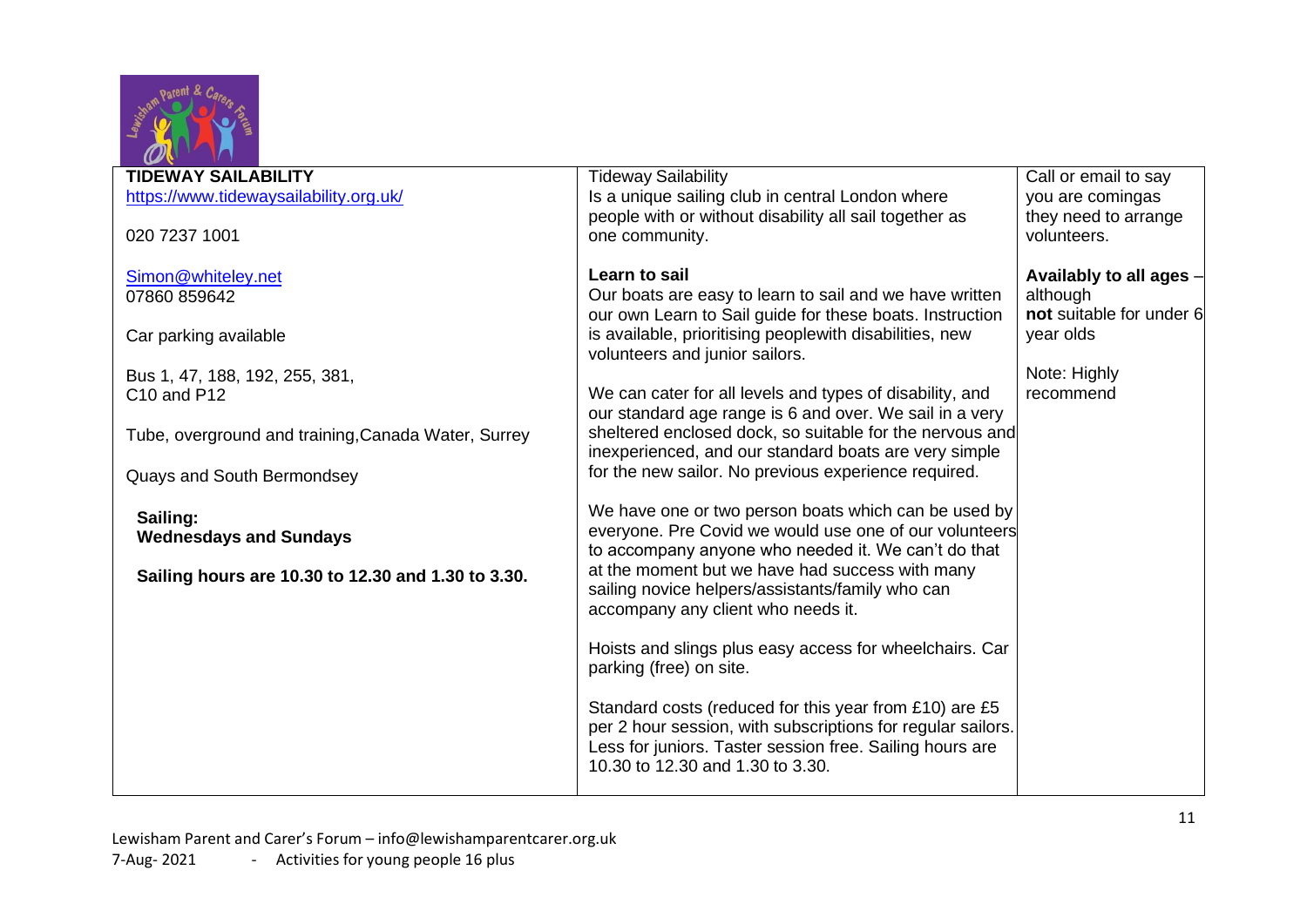

| <b>DISABILITY WATER SPORTS(DWSC)</b><br>These sessions cater for 8 to 18 year olds witheither<br>Pre booking is                        |  |
|----------------------------------------------------------------------------------------------------------------------------------------|--|
|                                                                                                                                        |  |
| a physical, learning or cognitive disability.<br>essential, as well as a<br>www.dswc.org                                               |  |
| james@dswc.org<br>conversation with our                                                                                                |  |
| The session is about getting on the water in a<br>Senior instructor                                                                    |  |
|                                                                                                                                        |  |
| variety of ways, having a good time and<br>James, to understand<br>35a Westferry RoadDocklands                                         |  |
| experiencing something new.<br>any individual needs<br>London E14 3QS                                                                  |  |
| so we can                                                                                                                              |  |
| A number of watersports are on offer, paddle boarding<br>accommodate as<br>By Car - Based at the western end of Millwall outer dock on |  |
| kayaking, sailing and windsurfing. Depending on<br>best as possible.<br>Westferry Road. Located on the North side of the Thames        |  |
| individual needs we will look tofind a suitable way to get<br>River very close toCanary Wharf. Parking on our premises                 |  |
| on the water. The session will be run by qualified<br>Contact                                                                          |  |
| oracross the road in a free parking area.                                                                                              |  |
| instructors working small groups to allow a more<br>james@dswc.org                                                                     |  |
| comfortable and engaging environment.<br><b>By Tube</b>                                                                                |  |
| Members free Non<br>Tube you should take the Jubilee Line to Canary Wharf.                                                             |  |
| members £5<br>Either Crosshabour or Mudchute Station.                                                                                  |  |
| Walk for about 7 to 10 minutesfrom the DLR station to the                                                                              |  |
| centre along the dock side.                                                                                                            |  |
|                                                                                                                                        |  |
| <b>By Bus</b>                                                                                                                          |  |
|                                                                                                                                        |  |
| Two bus stops directly outsidethe centre.                                                                                              |  |
| Take a bus towards Westferry Road and get off at Arnhem                                                                                |  |
| Wharf Primary School, Millwall. Stop R or E                                                                                            |  |
| <b>S-FACTORACADEMY</b><br>Pan (for all) disability athletic sessions in Lewisham.<br>Please call Mobile:                               |  |
| Autism, learning disability/difficulty, sensory,<br>07840 528 587                                                                      |  |
| physical impairments, a deaf friendly club and<br>www.sfactoracademy.co.uk<br>07719596045 or                                           |  |
| email                                                                                                                                  |  |
| everyone is welcome.                                                                                                                   |  |
|                                                                                                                                        |  |
| disability@sfactoracademy.co.uk<br>disability@sfactoraca                                                                               |  |
| Delivered by friendly, inclusive and qualified<br>demy.co.uk                                                                           |  |
| coaches/volunteers.<br><b>Pan Disability Athletics Sessions</b>                                                                        |  |
|                                                                                                                                        |  |
| Ladywell Arena, SilvermereRoad, Catford, London SE6<br>Sessions are for ages 7 to 25 years.                                            |  |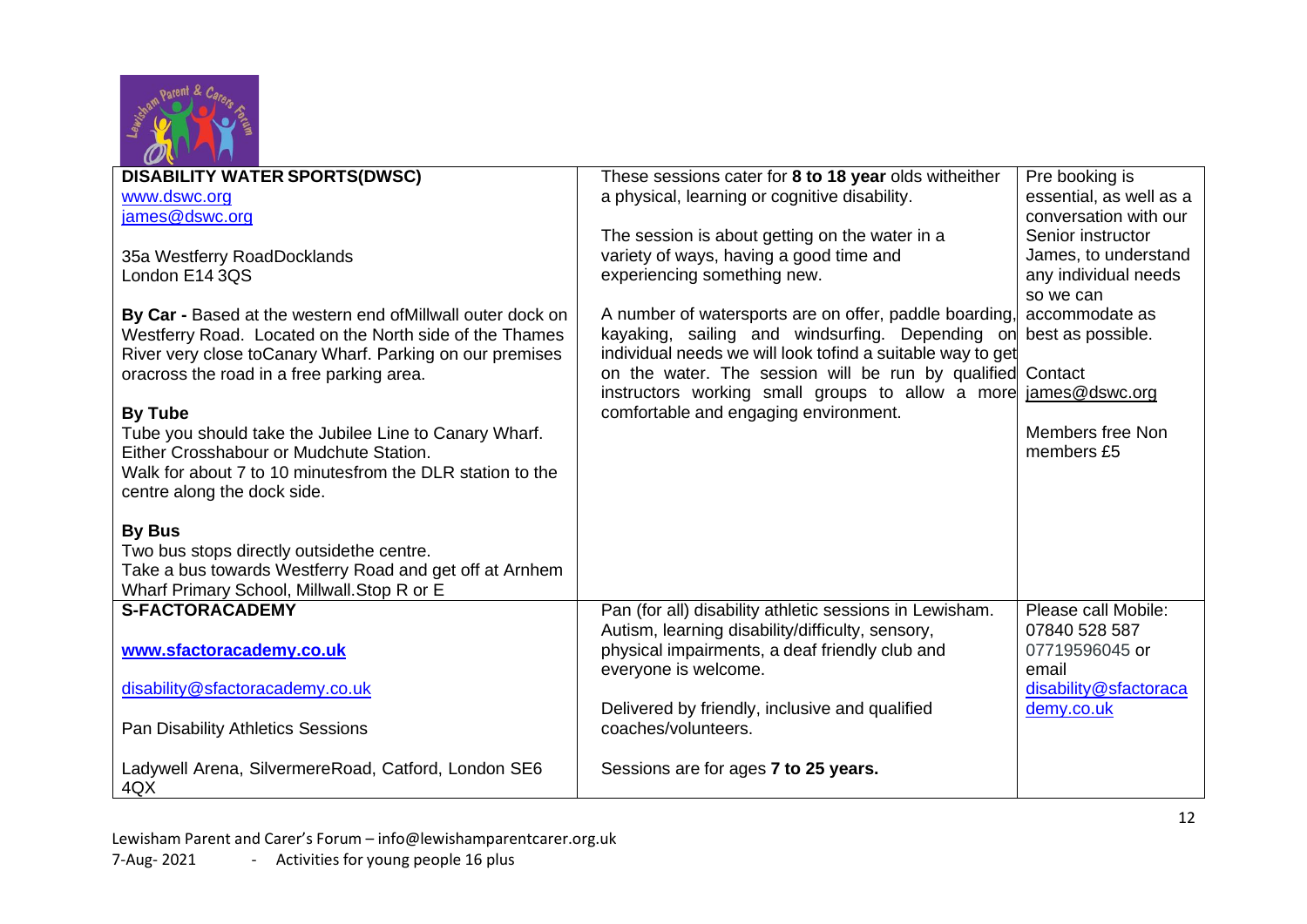

| Please call Mobile: 07840 528 587<br>07719596045 or email disability@sfactoracademy.co.uk<br>safeguarding@sfactoracademy.co.uk<br>admin@sfactoracademy.co.uk | $10 - 11$<br>11.15-12.15<br>Inclusive group<br>£40 membership fee per annum<br>£3 members session fee<br>£4 non - members session fee                                                                                                                                                                             |  |
|--------------------------------------------------------------------------------------------------------------------------------------------------------------|-------------------------------------------------------------------------------------------------------------------------------------------------------------------------------------------------------------------------------------------------------------------------------------------------------------------|--|
| For further information and to letthem know you would<br>like to attend                                                                                      | *Membership fee will include EA registration + S-<br>Factor training t-shirt or S-Factor competition vest.                                                                                                                                                                                                        |  |
| Non-disabled siblings train for free Every Saturday from<br>11am to 12pm                                                                                     | <b>PAYMENTS:</b><br>With government restrictions and social distancing<br>still in place, unfortunately we will no longer be<br>accepting cash payments on site to minimise the risk<br>of spreading the virus. Please make all future<br>payments in advance online using the following back<br>account details. |  |
|                                                                                                                                                              | Note: if payment is not made in advance athletes<br>may not be allowed to train on the day.                                                                                                                                                                                                                       |  |
|                                                                                                                                                              | Payments details:<br>Account Name: S-Factor Academy<br><b>Bank Account:</b><br>53271714<br>Sort Code:<br>20-45-45<br>PLEASE QUOTE CHILD/'S NAME AS REFERENCE                                                                                                                                                      |  |
|                                                                                                                                                              | Please make block bookings either in block sessions<br>of 4 (monthly) or 6 weeks (school term times).                                                                                                                                                                                                             |  |
|                                                                                                                                                              | Specialist adapted equipment also available<br>including:                                                                                                                                                                                                                                                         |  |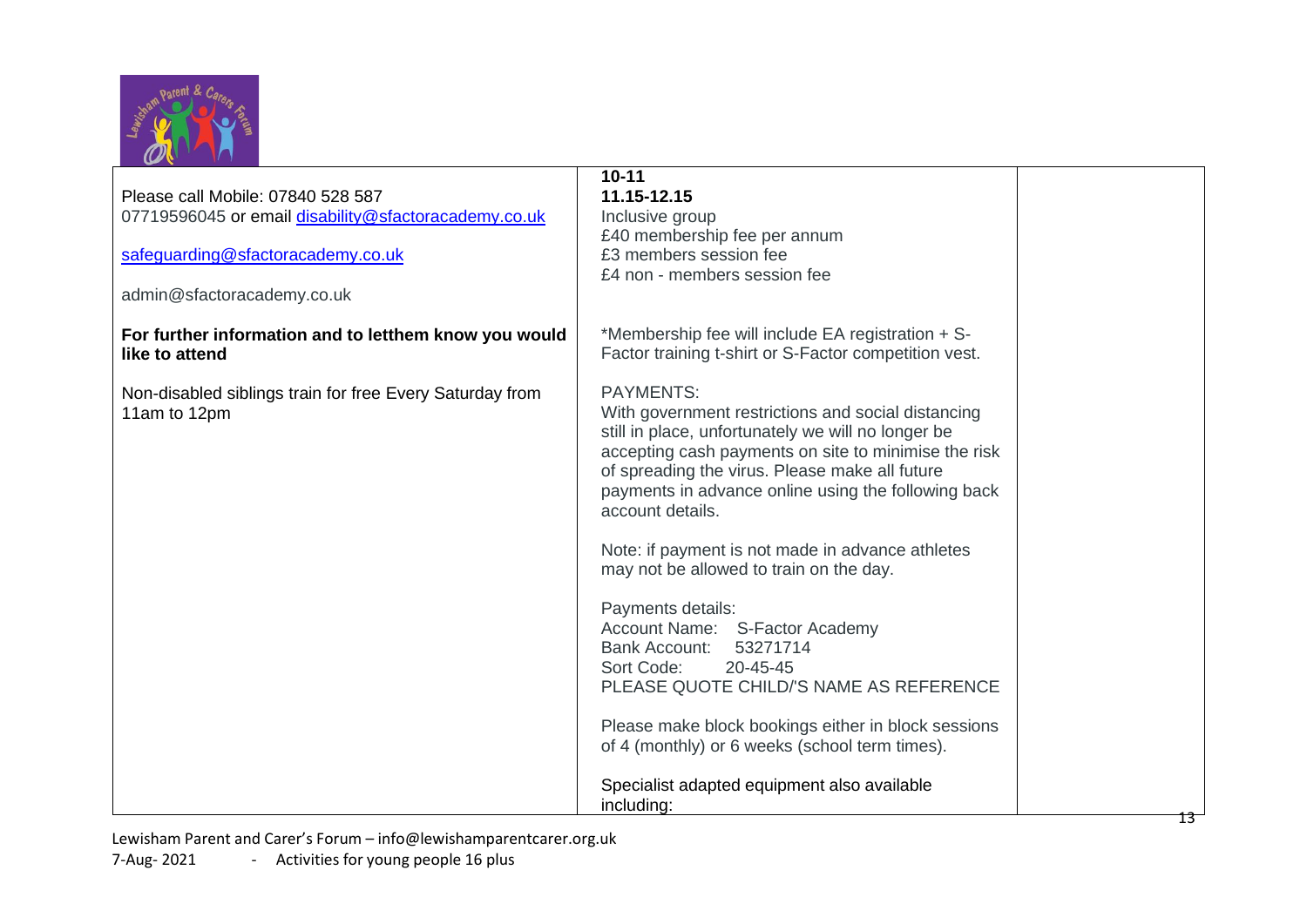

|                                                        | Racing WCs, audible equipment, sensory<br>equipment                                                               |                                                  |
|--------------------------------------------------------|-------------------------------------------------------------------------------------------------------------------|--------------------------------------------------|
|                                                        |                                                                                                                   |                                                  |
| <b>REMARK!</b>                                         | Football training                                                                                                 | Please visit the<br>website for more             |
|                                                        |                                                                                                                   | information.                                     |
| Community & Charlton AthleticDeaf Football Club Weekly |                                                                                                                   |                                                  |
| <b>Football Training</b>                               |                                                                                                                   |                                                  |
|                                                        | All new members are welcome!                                                                                      | <b>Charlton Athletic</b><br><b>Deaf Football</b> |
| St Dunstan's Jubillee Ground, Canadian Avenue,         |                                                                                                                   | <b>Club</b>                                      |
| Catford, London SE6 4SW                                |                                                                                                                   |                                                  |
|                                                        |                                                                                                                   | (cadfc.co.uk)                                    |
|                                                        |                                                                                                                   | <b>Please contact the</b>                        |
|                                                        | <b>Workshops; Activities; and Events Coming soon:</b>                                                             |                                                  |
| <b>Embrace the positive</b>                            |                                                                                                                   | activityorganiser                                |
| <b>PLUS</b>                                            | <b>Gardening Group: Spa Hill Allotments</b>                                                                       | directly                                         |
|                                                        | In this Group you will learn how to: Grow your own                                                                |                                                  |
|                                                        | vegetables; Look after your vegetables and fruits; and take                                                       |                                                  |
| <b>Activity</b>                                        | care of an Allotment plot                                                                                         |                                                  |
|                                                        |                                                                                                                   |                                                  |
| Michael William Pennington<br>Contact:                 | And you will have the opportunity to take home organically                                                        |                                                  |
| Michaelp@plus-services.org<br>Email:                   | grown vegetables.                                                                                                 |                                                  |
| Telephone: 0208 297 1250                               |                                                                                                                   |                                                  |
|                                                        |                                                                                                                   |                                                  |
|                                                        | For people who can attend with no support or provide own                                                          |                                                  |
|                                                        | support (Group Tutor / Coordinator Only)                                                                          |                                                  |
|                                                        |                                                                                                                   |                                                  |
|                                                        |                                                                                                                   |                                                  |
|                                                        | Workshop and shared support. (Includes cost of Course Tutor<br>and 'At Workshop' shared support worker from PLUS) |                                                  |

Lewisham Parent and Carer's Forum – [info@lewishamparentcarer.org.uk](mailto:info@lewishamparentcarer.org.uk) 7-Aug- 2021 - Activities for young people 16 plus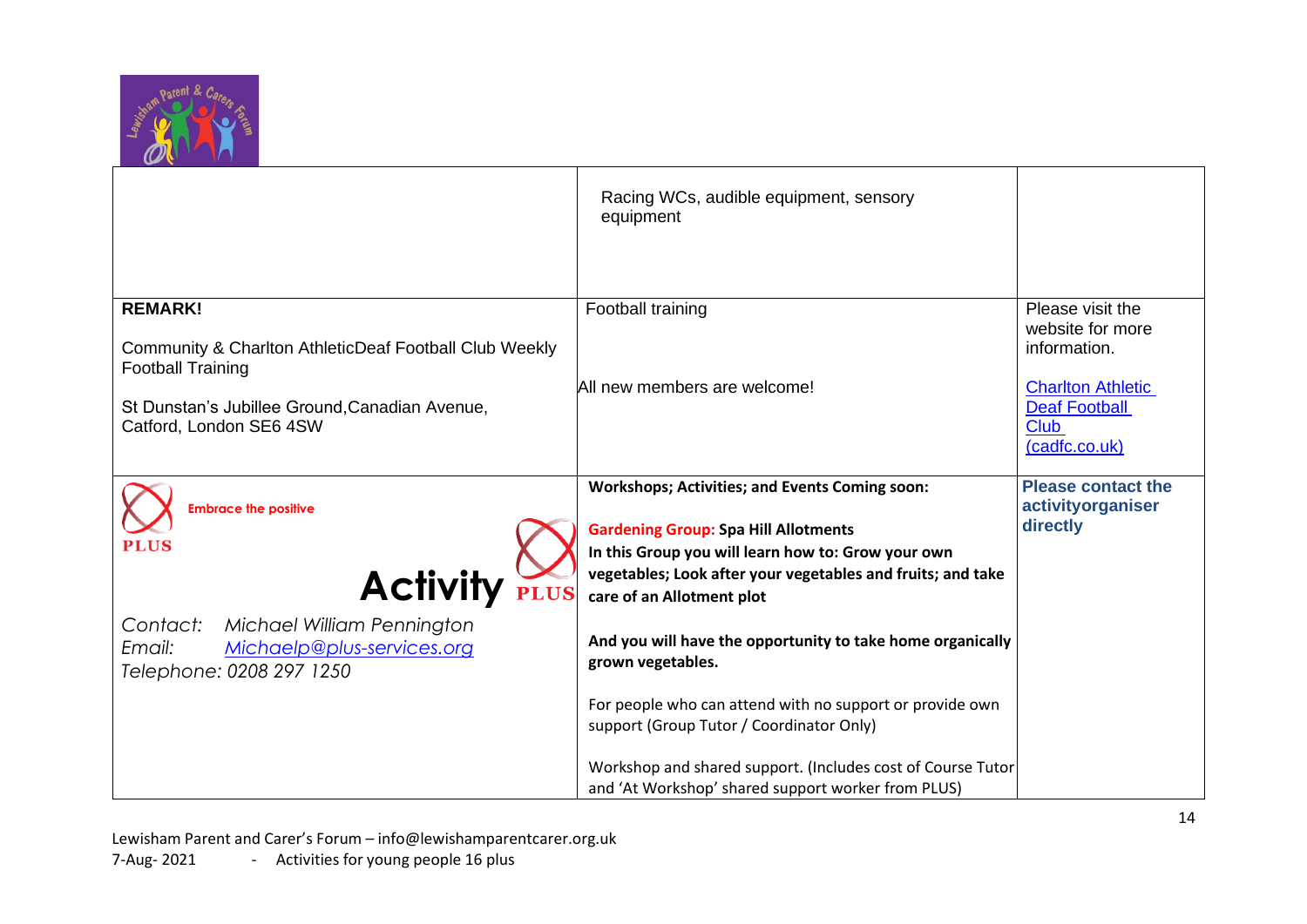

|  | For people who require high levels of support (e.g. 1:1 this<br>can be provided through our outreach service - please<br>contact for detail)                     |  |
|--|------------------------------------------------------------------------------------------------------------------------------------------------------------------|--|
|  | At Spa Hill Allotments, 180 Spa Hill Road, Crystal Palace, SE19<br>(450 Bus passes by gate to allotment)<br>3TU                                                  |  |
|  | This is not included in the cost above - students will need to<br>be dropped off and collected by a parent/guardian, taxi, 1-1<br>support or travel independent. |  |
|  | Students will need to bring in a packed lunch, snacks and<br>drinks as required.                                                                                 |  |
|  | This is all provided, and students can get to take home any<br>successfully grown produce!                                                                       |  |
|  | Times:                                                                                                                                                           |  |
|  | Monday: 9.30am - 12.30pm                                                                                                                                         |  |
|  | <b>Wednesday:</b> $1pm - 4pm$                                                                                                                                    |  |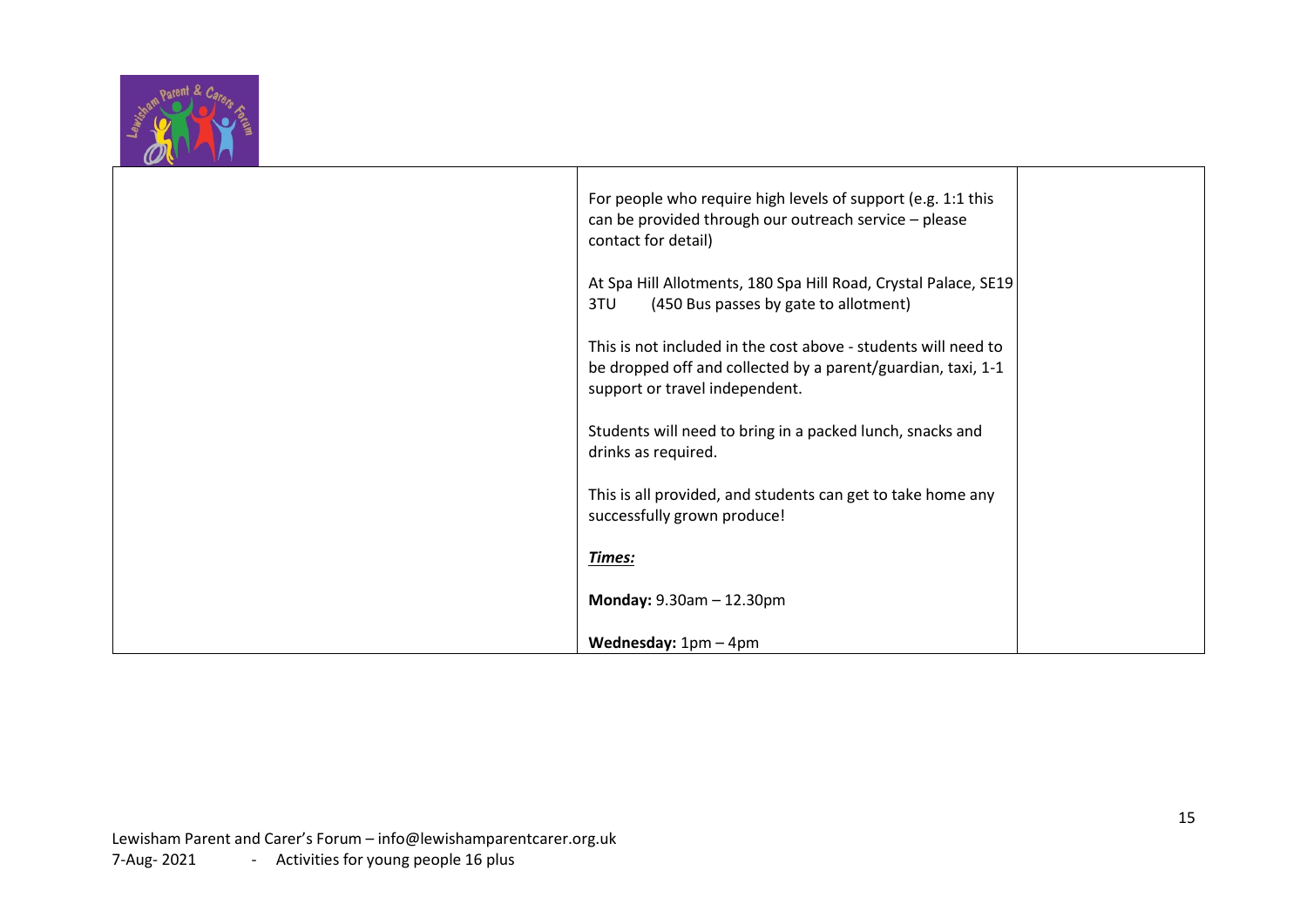

| $p$ ca $k_{\mathcal{O}_\mathbf{D}^\mathcal{C}}$                                                            | <b>Workshops; Activities; and Events Coming soon:</b><br><b>Creating Cookies: COOKIES!!! Mmmh</b>                                                                                                                                                                                      | <b>Please contact the</b><br>activityorganiser<br>directly |
|------------------------------------------------------------------------------------------------------------|----------------------------------------------------------------------------------------------------------------------------------------------------------------------------------------------------------------------------------------------------------------------------------------|------------------------------------------------------------|
| <b>Embrace the positive</b><br>PLUS                                                                        | Develop your baking skills and create some melt in the mouth<br>cookies.                                                                                                                                                                                                               |                                                            |
| <b>For Further Details:</b>                                                                                | In this workshop you will learn how to; maintain food hygiene;<br>follow a recipe; measure ingredients; create and bake your<br>lown cookies                                                                                                                                           |                                                            |
| Michaelp@plus-services.org<br>Email:<br>Michael William Pennington /<br>Contact:                           | You will also spend some time with others, having fun whilst<br>learning.                                                                                                                                                                                                              |                                                            |
| Telephone: 0208 297 1250                                                                                   | And you will be taking your cookies home with you!                                                                                                                                                                                                                                     |                                                            |
| Pretty Little Rooms, 23 Penge High Street,<br>Location:<br>attached to the Pretty Little Cupcakes shop and | When/Where: TBC - Planned for Wednesday Afternoons                                                                                                                                                                                                                                     |                                                            |
| kitchens.                                                                                                  | <b>Cupcake Workshops: Learn to bake and decorate cupcakes.</b>                                                                                                                                                                                                                         |                                                            |
|                                                                                                            | Do you enjoy eating tasty cakes, and want to learn how to<br>make them? Or do you simply like baking and want to do it<br>more? Then come and join Pretty Little Cupcakes in our Baking<br>and Decorating Workshops.                                                                   |                                                            |
|                                                                                                            | <b>When:</b> Our current workshop running on Tuesdays is fully<br>booked, but new workshops will be opening for bookings This<br>is a very popular activity and places go fast, so we would advise<br>contacting to express an interest/reserve a place. See contact<br>details above. |                                                            |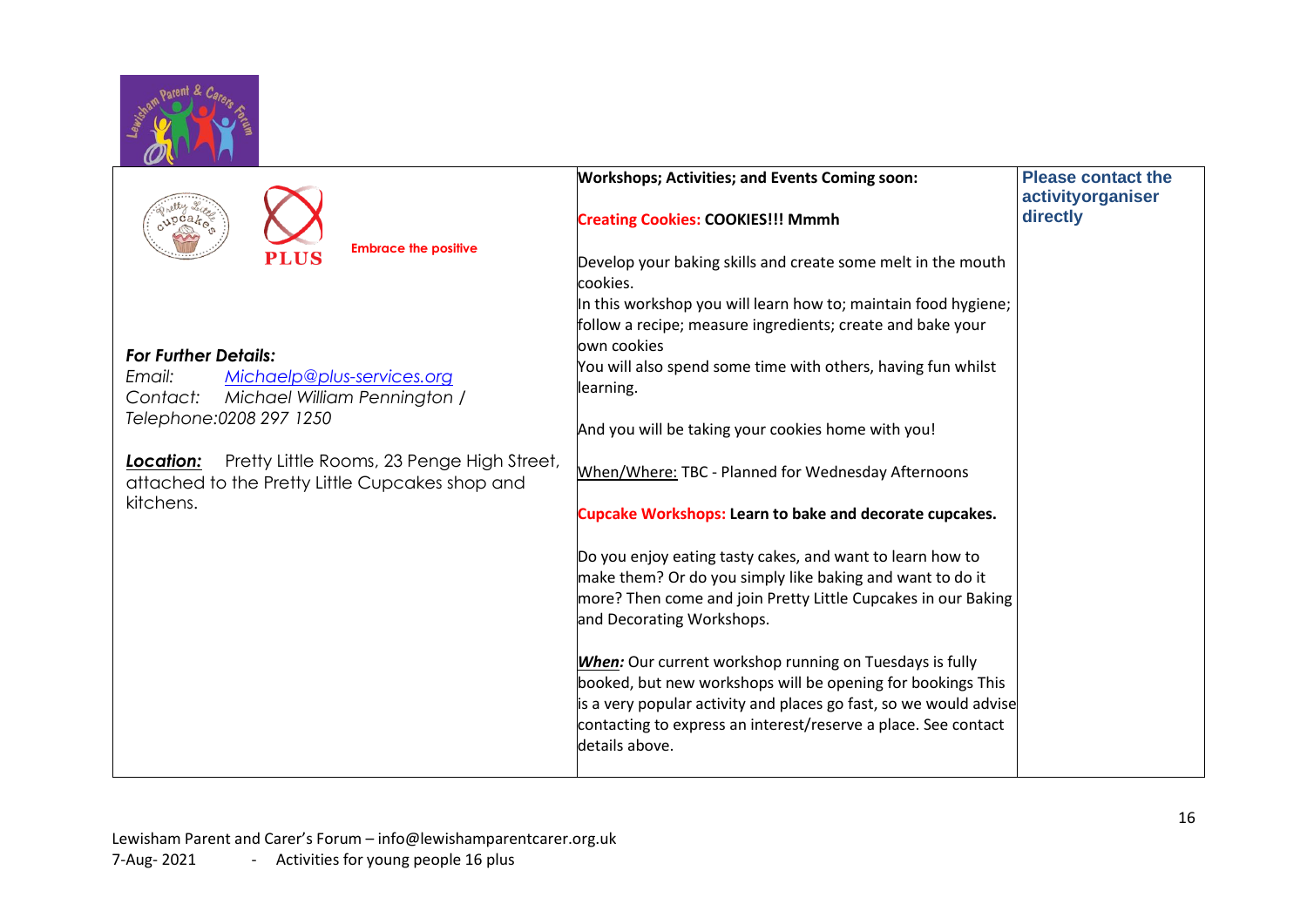

|                                                                                                         | <b>Fully Booked</b><br>Tuesdays:                                                                                                                                                   |                                                                  |
|---------------------------------------------------------------------------------------------------------|------------------------------------------------------------------------------------------------------------------------------------------------------------------------------------|------------------------------------------------------------------|
|                                                                                                         | Thursdays:<br>Coming Soon (August 2021)                                                                                                                                            |                                                                  |
|                                                                                                         | <b>TBC</b><br>TBC<br>Mondays:<br>Saturdays:                                                                                                                                        |                                                                  |
|                                                                                                         | <b>Evening Workshops:</b> In Planning                                                                                                                                              |                                                                  |
|                                                                                                         | See our Cupcakes Worksop leaflet for Full details                                                                                                                                  |                                                                  |
| <b>Embrace the positive</b>                                                                             | Wild Rovers: Program of planned activities – July / August<br>2021                                                                                                                 | If you wish to attend, or<br>you need any<br>information, please |
| <b>Activity PLUS</b>                                                                                    | Group meets and ends at Belmont Hill, Lewisham at 'Café<br>Delight' opposite PLUS office, 6 Belmont Hill, SE13 5BD                                                                 | contact<br>Contact: Michael William<br>Pennington                |
| Michael William Pennington<br>Contact:<br>Email: Michaelp@plus-services.org<br>Telephone: 0208 297 1250 | Group meets up at local café 'Café Delight' to have lunch<br>together. Members will need to purchase lunch themselves<br>or bring in a packed lunch, snacks and drinks as required | Email:<br>Michaelp@plus-<br>services.org<br>Telephone:           |
|                                                                                                         | <b>Thursday:</b> $12 \text{pm} - 4 \text{pm}$<br>Times:                                                                                                                            | 0208 297 1250                                                    |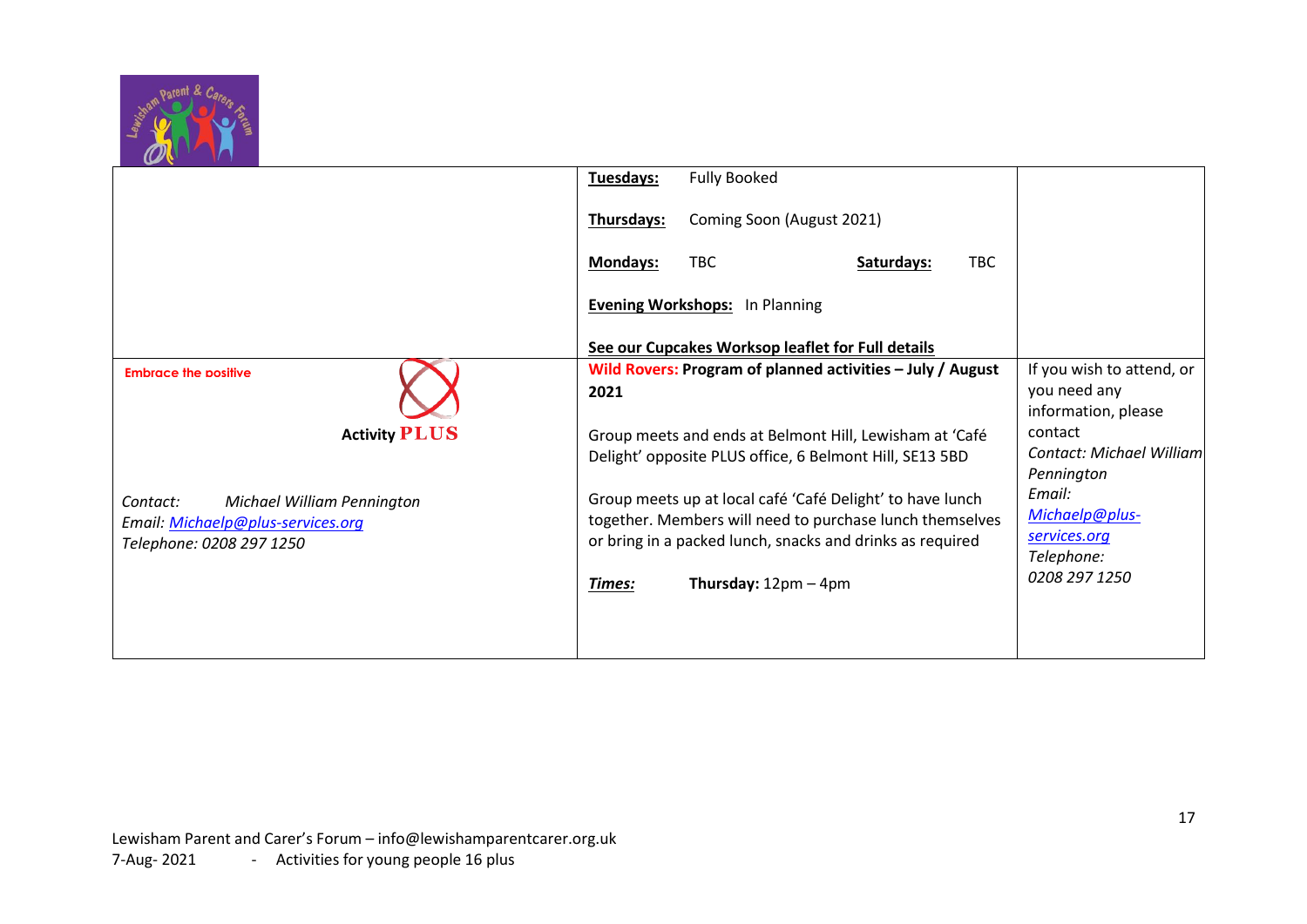

| 12th August 2021<br><b>Ecology Park, East Greenwich.</b><br>With Tea in local café<br><b>Travel by Bus</b>          |         | Bring your Bus pass<br><b>Walking Shoes</b><br>No Additional Costs     |
|---------------------------------------------------------------------------------------------------------------------|---------|------------------------------------------------------------------------|
| 19th August 2021<br><b>Greenwich Market.</b><br>With Tea in local cafe<br><b>Travel by Bus</b>                      | WICH MA | Bring your Bus pass<br>No Additional Costs<br>Unless you buy from a st |
| 26 <sup>th</sup> August 2021<br><b>Basketball at Charlton Park.</b><br>With Tea in local café Travel by Bus         |         | Bring your Bus pass<br>Dress for sport Trainer<br>No Additional Costs  |
| Cost:<br>For people who can attend with no support or provide<br>£5<br>own support (Group Tutor / Coordinator Only) |         |                                                                        |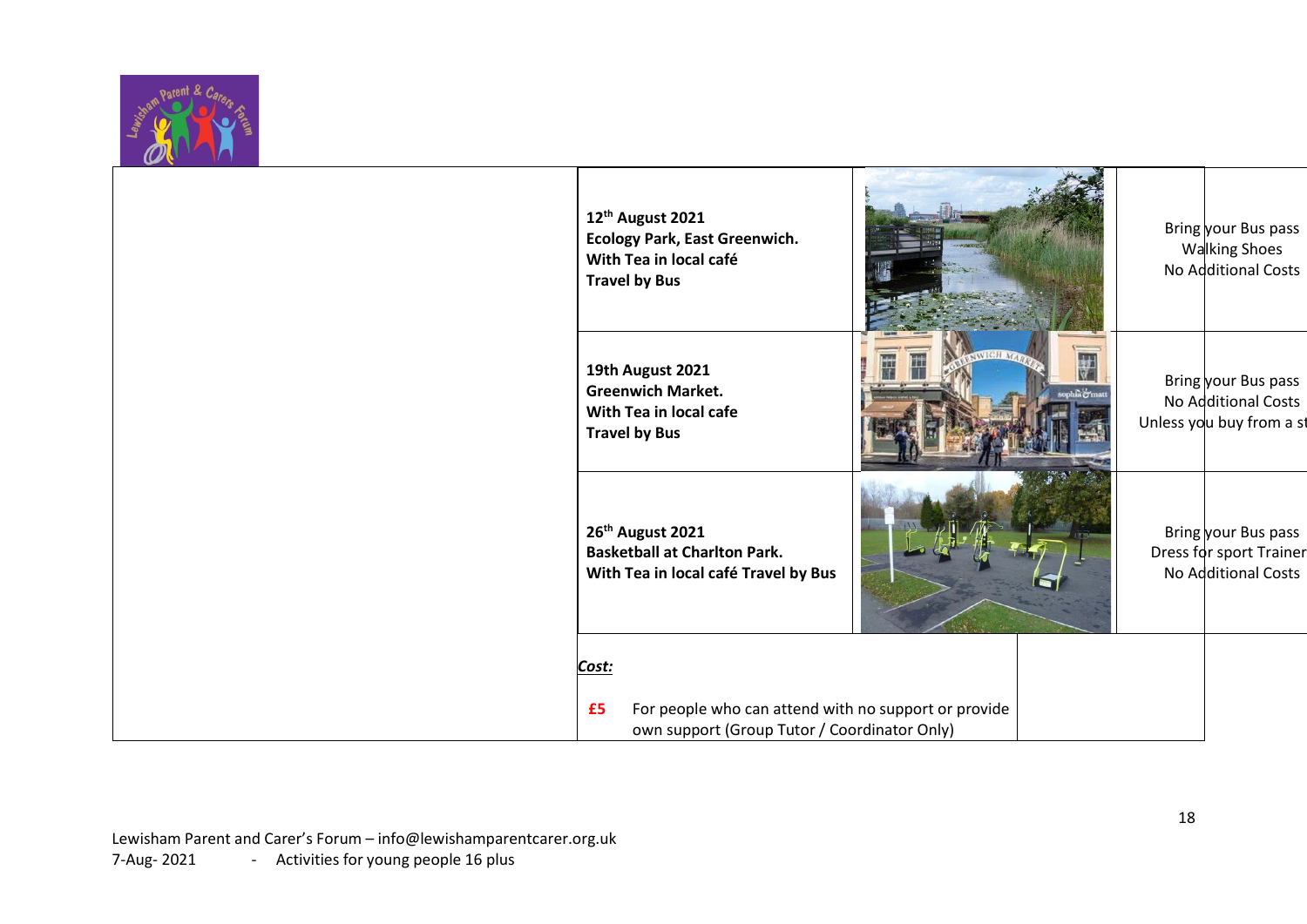

| Workshop and shared support. (Includes cost of Course<br>£40<br>Tutor and 'At Workshop' shared support worker from<br>PLUS)                                                        |
|------------------------------------------------------------------------------------------------------------------------------------------------------------------------------------|
| For people who require high levels of support (e.g. 1:1)<br>this can be provided through our outreach service -<br>please contact for detail)                                      |
| Travel: To Belmont Hill is not included in the cost above -<br>members will need to be dropped off and collected by a<br>parent/guardian, taxi, 1-1 support or travel independent. |
| <b>Equipment:</b> Please bring your Travel Card. And wear<br>shoes/clothing suitable for walking/weather. Otherwise none<br>required.                                              |
| <b>Additional Costs:</b> Individual entry fees for activities and one<br>off or special events will be payable in addition to the above<br>cost.                                   |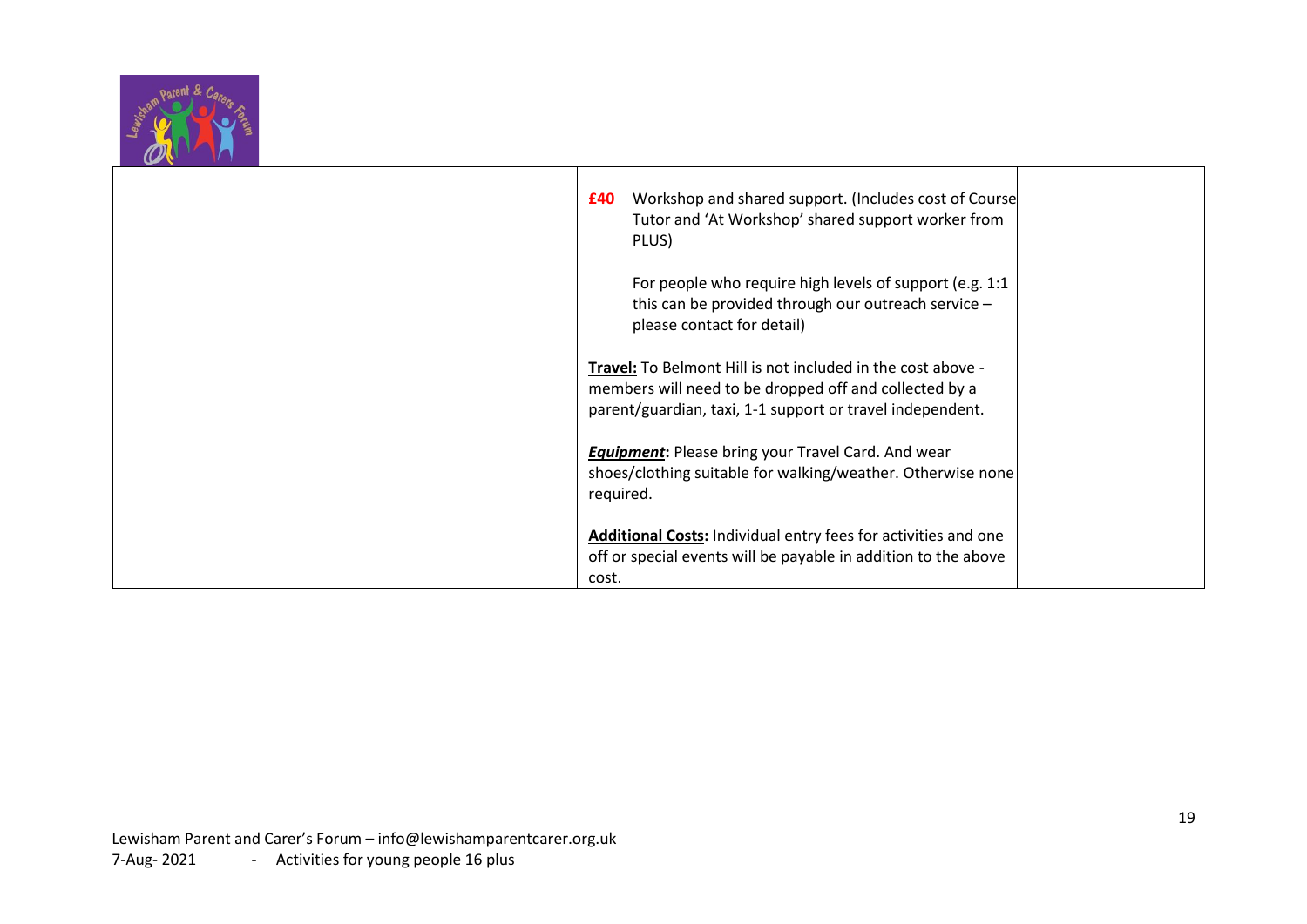

| <b>GREENWICHBOUNCERS</b>                                            |                                                                                                                                      |                                                    |
|---------------------------------------------------------------------|--------------------------------------------------------------------------------------------------------------------------------------|----------------------------------------------------|
|                                                                     | Trampoline                                                                                                                           | Please contact directly<br>for further information |
| www.greenwichbouncers.co.uk                                         | Accessible to those with and without mobility                                                                                        | We have                                            |
| <b>Rebound Therapy</b>                                              | Aids. NO HOIST FACILITIES - MUST BE                                                                                                  | received no<br>response on                         |
| Plumstead Manor School, Old Mill Road, Plumstead,<br>LondonSE18 1QF | ABLETO CLIMB ON AND OFF THE                                                                                                          | whether the<br>service is                          |
| Anne-Sonia King07956 168208                                         | <b>TRAMPOLINE</b>                                                                                                                    | running                                            |
| mail@greenwichbouncers.co.uk                                        | Ages 2 and $up = ALL AGES$                                                                                                           | <b>PLEASE DO</b><br><b>CHECK THE</b>               |
|                                                                     |                                                                                                                                      | <b>COSTS FOR</b><br><b>THIS</b>                    |
|                                                                     |                                                                                                                                      |                                                    |
| <b>Swimming and Trampolining</b>                                    | <b>Charmaine Perry</b>                                                                                                               | <b>Family membership</b>                           |
| <b>SIGNAL FAMILYSUPPORT</b>                                         | <b>Activities Co-ordinator, SIGNAL Family Support</b>                                                                                | required to access<br>these activities and         |
|                                                                     | activities@signalfamilysupport.org<br>M - 07432719624                                                                                | a subsidised termly<br>fee.                        |
|                                                                     | Activities provided by the mutual support group<br>SIGNALfor families of children with a diagnosis of<br>ASD (or awaiting diagnosis) |                                                    |
|                                                                     | Swimming - Wavelengths Leisure Centre, Giffin<br>Street, Deptford, SE8 4RJ currently suspended                                       |                                                    |
|                                                                     | Trampolining - Downham leisure centre Wednesday<br>after school                                                                      |                                                    |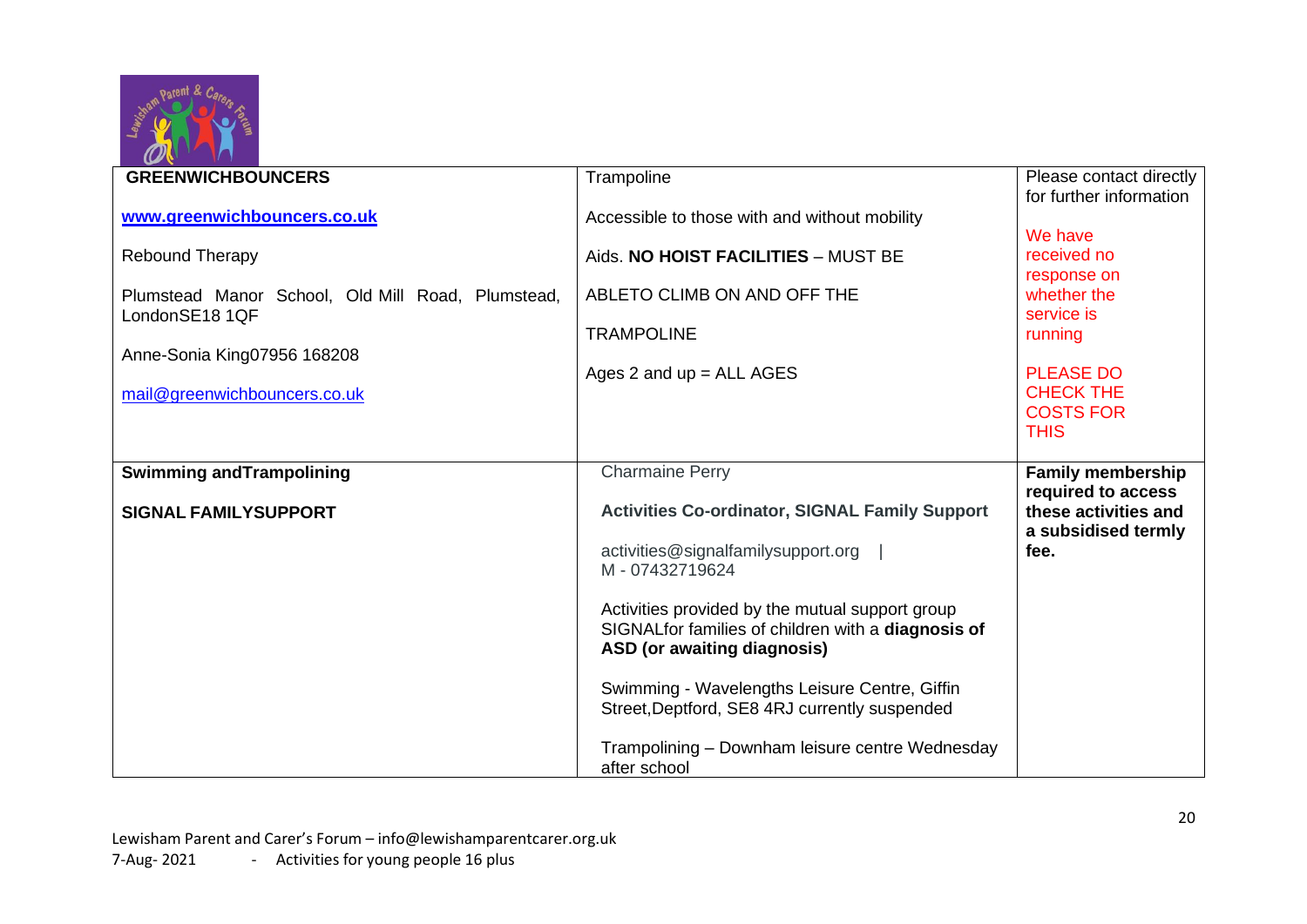

| <b>Young Lewisham Project</b>                                                                                     | YOUNG PEOPLE AGED 13 TO 19                                                                                                                                                                                                                                                                         |                                                                 |
|-------------------------------------------------------------------------------------------------------------------|----------------------------------------------------------------------------------------------------------------------------------------------------------------------------------------------------------------------------------------------------------------------------------------------------|-----------------------------------------------------------------|
| Please see their programmes<br>Programmes - YOUNG LEWISHAM PROJECT<br>Young Lewisham Project<br>124 Kilmorie Road | The Young Lewisham Project offers a range of<br>supportive, alternative, vocational programmes to<br>young people who are not reaching their full potential<br>in mainstream education.                                                                                                            | Tel: 020 8291<br>9771 or<br>07305052486<br>General<br>enquiries |
| <b>Forest Hill</b><br>London                                                                                      | The Young Lewisham Project provides a safe,<br>inclusive learning environment where young people                                                                                                                                                                                                   | info@younglewis<br>ham.org.uk                                   |
| <b>SE23 2SR</b>                                                                                                   | can maximise their chances of becoming valued<br>members of society. Through enrichment, alternative<br>educational courses and team recreational activities<br>we aim to re-engage young people, increase their<br>confidence and well-being along with improving their<br>skills and self-esteem | Referrals<br>george@youngle<br>wisham.org.uk<br>07305052486     |
| <b>Lewisham Youth Clubs</b>                                                                                       | The Youth Clubs are still open but there is a reduced<br>service due to funding.                                                                                                                                                                                                                   | Please visit the<br>website to see the                          |
| Times are changing   Youth First                                                                                  | <b>FREE Virtual Projects for young people</b><br>(youthfirst.org.uk)                                                                                                                                                                                                                               | programmes and<br>contact them directly                         |
| SOUTH LONDON INCLUSIVE DANCE<br><b>EXPERIENCE</b><br>(SLiDE)                                                      | SLIDE is a Croydon street dance company for people<br>with learning disabilities and learning difficulties.                                                                                                                                                                                        |                                                                 |
| https://slidedance.wordpress.com                                                                                  | The company reaches diverse communities and offers<br>a safe place for the local community to explore dance<br>and movement. Ages 8 to 25 years                                                                                                                                                    |                                                                 |
| Monks Hill Sports Centre, Selsdon CR2 8HD                                                                         |                                                                                                                                                                                                                                                                                                    |                                                                 |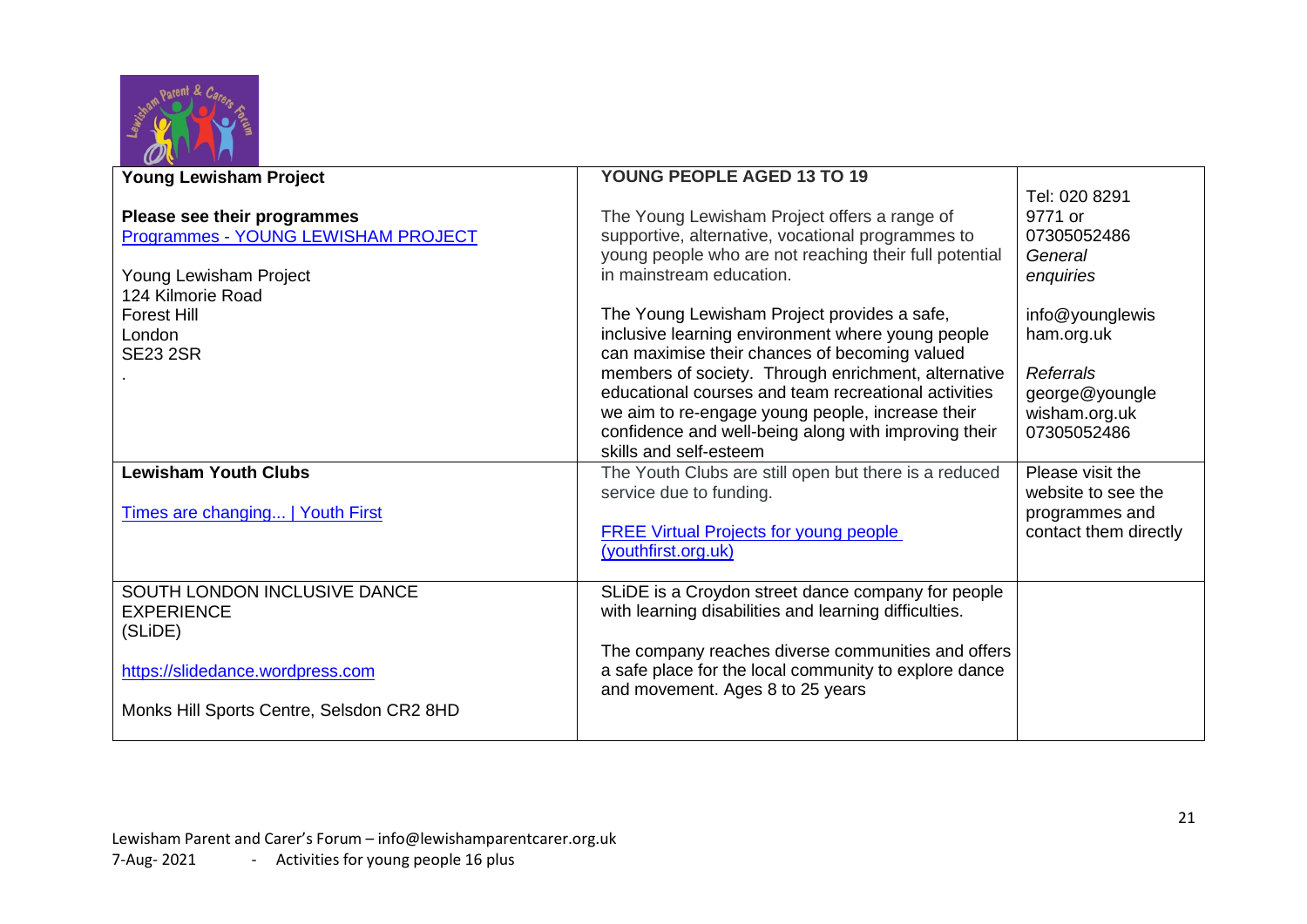

| <b>Blackheath Fencing Club</b>                            | Sports Offered • Wheelchair Fencing Impairments                                                    | Please call them                      |
|-----------------------------------------------------------|----------------------------------------------------------------------------------------------------|---------------------------------------|
|                                                           | catered for • Amputee • Cerebral Palsy • Spinal Cord                                               | directly for more                     |
| (Ages under 17 and 17+)                                   | Injury • Visual Impairment Club can cater for a range of                                           | information.                          |
|                                                           | disabilities.                                                                                      |                                       |
| www.blackheathfencing.org.uk                              |                                                                                                    | We have not heard                     |
|                                                           | They can cater for wheelchair fencing but no not have                                              | back from them so                     |
| Blackheath High School, Vanbrugh Park, London,            | a fixed frame available.                                                                           | please check that                     |
| SE3 7AG Telephone Number 020 8309 7827                    |                                                                                                    | they are running and                  |
| Email: clubsecretary@blackheathfencing.org.uk             | The first session is free of charge and thereafter it is                                           | that this service is still            |
|                                                           | £80 per term for children and £80 per term for adults.                                             | available.                            |
|                                                           | Concessions available. Free taster sessions run at the                                             |                                       |
|                                                           | start of term and there are adult beginners training                                               |                                       |
|                                                           | courses available, see website for further details.                                                |                                       |
|                                                           | There is a disabled toilet available at the club. When                                             |                                       |
|                                                           | do we meet: Sessions run on Tuesdays and                                                           |                                       |
|                                                           | Thursdays 18.00-19.30pm for juniors (under 17 years)                                               |                                       |
|                                                           | and 19.30-21.30pm for adults $(17+)$ . Have a coach<br>experienced in coaching wheelchair fencing. |                                       |
|                                                           | Club aims to cater for as many disabilities as possible                                            |                                       |
| <b>Brixton Fencing Club</b><br>www.brixtonfencingclub.com | but mobility based disabilities would be more difficult.                                           | Anyone from any<br>borough can attend |
|                                                           | Best to contact club in advance.                                                                   | When do we meet -                     |
| Brixton Recreation Centre, 27 Brixton Station Road,       |                                                                                                    | Mondays, Weds and                     |
| London, SW9 8QQ Email Address -                           | Sessions run on Monday 18.00-19.30pm for juniors                                                   | Fridays 6.00pm                        |
| edwardpeck@brixtonfencingclub.com                         | and Wednesday 18.00-20.30pm for adults, Fridays for                                                |                                       |
|                                                           | experienced fencers 18.00-20.30pm. Impairments                                                     |                                       |
| Telephone Number - 07840 366124                           | catered for • Visual Impairment.                                                                   | We have not heard                     |
|                                                           |                                                                                                    | back from them so                     |
|                                                           |                                                                                                    | please check that                     |
|                                                           |                                                                                                    | they are running and                  |
|                                                           |                                                                                                    | that this service is still            |
|                                                           |                                                                                                    | available.                            |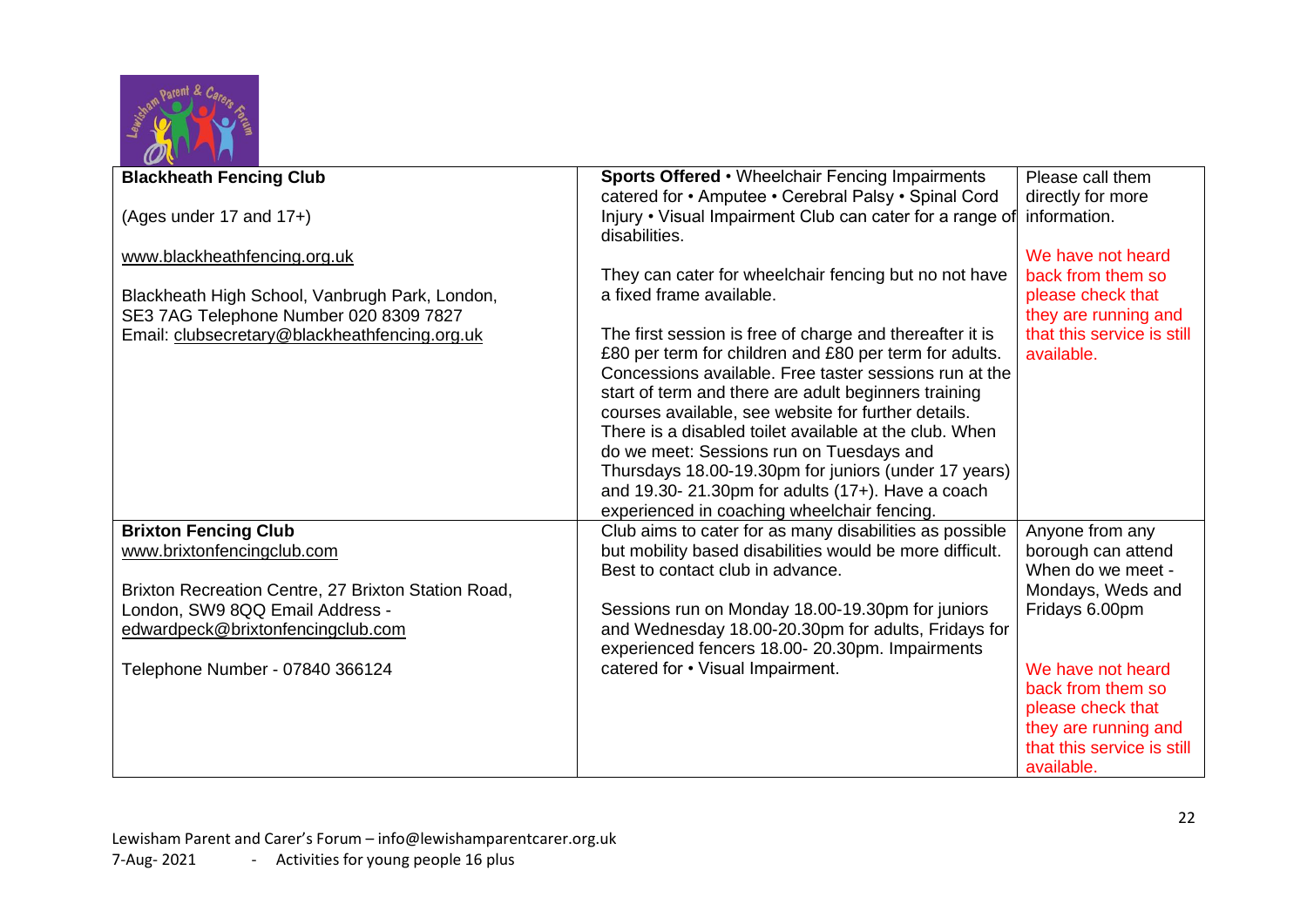

| <b>SURREY DOCKS FARM</b>                           | We deliver a range of training projects for adult          | Please do contact          |
|----------------------------------------------------|------------------------------------------------------------|----------------------------|
|                                                    | students with learning disabilities on the Farm.           | them directly.             |
| www.surreydocksf arm.org.uk                        | Students have a wide range of project choice in the        |                            |
|                                                    | areas of horticulture, animal husbandry, food              | https://www.surreydoc      |
|                                                    | preparation, retail and farm maintenance. Adults           | ksfarm.org.uk/pro          |
| Lucy lucy@surreydocksfarm.org.uk                   | attend our training projects use their PIP budget to pay   | jects-for-adults-with-     |
|                                                    | for the training, so we're able to welcome adults from     | learning-disabilities/     |
| Projects for adults with learning disabilities.    | across boroughs. Full details about our projects can be    | Please visit their         |
| (surreydocksfarm.org.uk)                           | found o n our webiste:                                     | website for further        |
|                                                    |                                                            |                            |
|                                                    |                                                            | details                    |
| <b>MENCAP</b>                                      | Offers a wide range of services Golf, Canoeing, Bexley     | Please do contact          |
|                                                    | Running Group, Lewisham Basketball, Fishing                | them directly.             |
| https://www.mencap.org.uk/about-us/ourprojects     |                                                            |                            |
|                                                    | PLEASE CALL THEM DIRECTLY All of their services            |                            |
| Disability Helpline 0808 808 1111                  | may not be available in Lewisham so it is best to call     |                            |
|                                                    | them to see what they can offer your young person.         |                            |
|                                                    |                                                            |                            |
|                                                    | SITE MAP Offers a huge variety of information              |                            |
|                                                    |                                                            |                            |
|                                                    | Sitemap   Mencap                                           |                            |
| <b>Aurora Options</b>                              | Aurora Options works with people with learning             | Accessed through           |
|                                                    | disabilities, their families and with local authorities to | <b>Adult with Learning</b> |
| http://www.aurora options.org.uk                   | design and deliver services that lead to everyone living   | <b>Disabilities Social</b> |
|                                                    | confidently and independently in the community. We         | Care                       |
|                                                    | support service users to make decisions for                |                            |
| Gail Nicholls- Director of Development & Referrals | themselves, to know their rights and to speak up for       |                            |
| Manager                                            | what they want.                                            |                            |
|                                                    |                                                            |                            |
| Address: Unit 3 California Building Deals Gateway  | We work with commissioning teams and care                  |                            |
| London SE13 7SB                                    | managers to make our services as personcentred as          |                            |
|                                                    | possible. We strive to be adaptable, diverse and           |                            |
|                                                    | responsive to the needs of our clients. We work in         |                            |
|                                                    |                                                            | 23                         |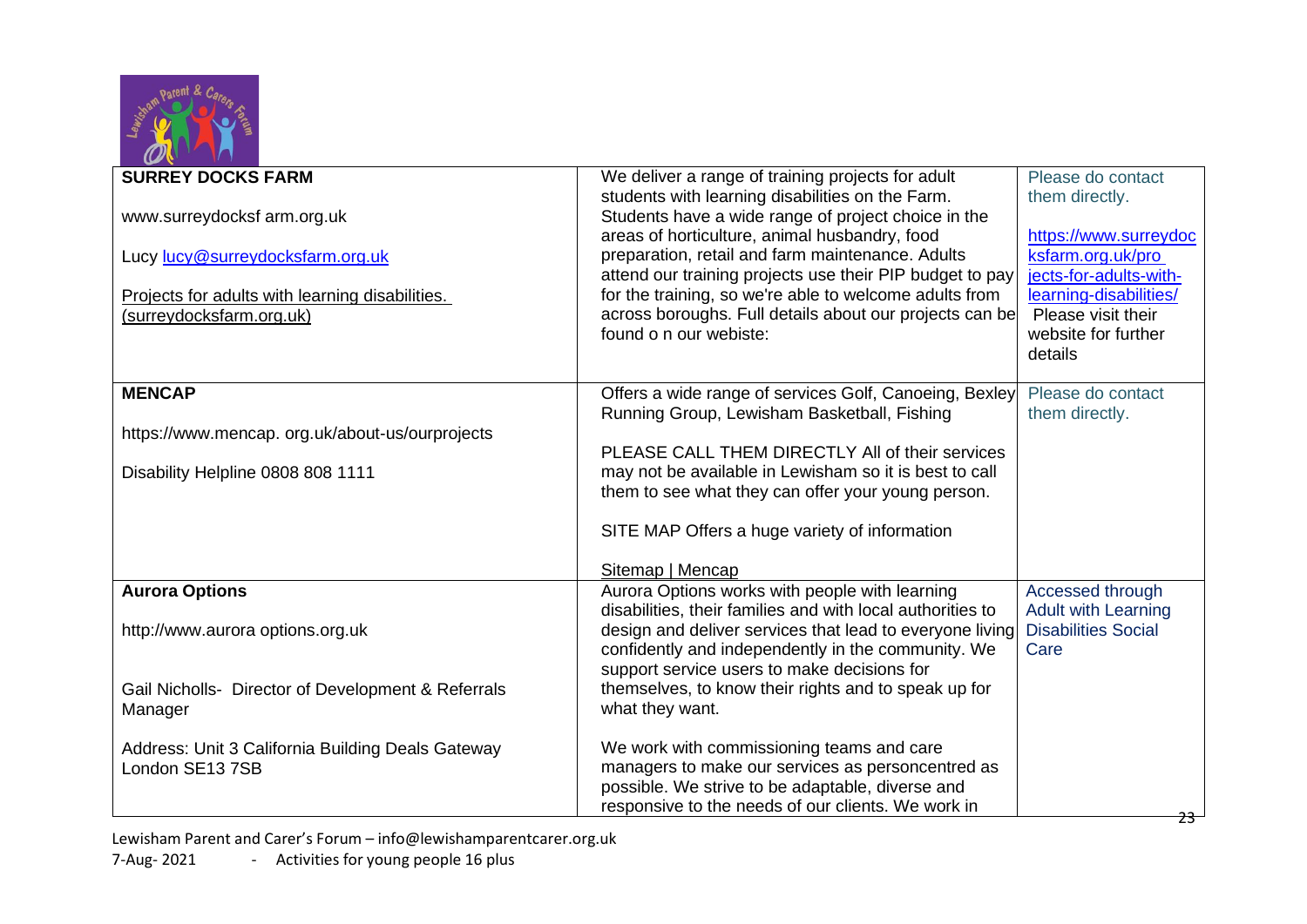

| Telephone: +44 (0)208 469 8103 Email:<br>admin@auroraoptions.org.uk<br>Twitter:auroraoptions1 | partnership with other organisations, delivering high<br>quality, tailor-made services. We're professional and<br>values driven. We believe our clients have a right to be<br>part of any community and we will support them to<br>achieve their life goals.                                                                                                          |                                                                                                                                                       |
|-----------------------------------------------------------------------------------------------|-----------------------------------------------------------------------------------------------------------------------------------------------------------------------------------------------------------------------------------------------------------------------------------------------------------------------------------------------------------------------|-------------------------------------------------------------------------------------------------------------------------------------------------------|
| <b>CARD MAKING and Arts and Crafts</b><br><b>Urora</b><br><b>Options</b> empowering people    | Aurora Options support adults with learning disabilities to<br>attend Cardmaking. The students design, make, pack cards<br>and crafts to sell. All the money raised is reinvested back into<br>the card making enterprise to buy stock, materials and<br>equipment, and in the future for individuals to be paid.                                                     | <b>Contact: Lauren Fiddes</b><br>laurenfiddes@auroraop<br>tions.org.uk<br><b>Website:</b><br>www.auroraoptions.org<br>.uk<br><b>Telephone number:</b> |
|                                                                                               | urora<br>Students are part of an exciting, creative and differentiated<br>Card and Craft Enterprise where they have the opportunity to<br>learn new skills, socialise, and practise their speaking up and<br>confidence skills within a learning environment.<br>Our Cardmaking sessions are run on Monday and Thursday at<br>St Johns Church, St Johns Vale, SE8 4EA | 0203 909 0566                                                                                                                                         |
|                                                                                               | Cost: £58 per day, this is usually paid through direct<br>payments or a personal budget.<br>Travel: This is not included in the £58 students will need to<br>be dropped off and collected by a parent/guardian, taxi or<br>$1-1.$<br><b>Lunch:</b> Students will need to bring in a packed lunch, snacks                                                              |                                                                                                                                                       |

Lewisham Parent and Carer's Forum – [info@lewishamparentcarer.org.uk](mailto:info@lewishamparentcarer.org.uk) 7-Aug- 2021 - Activities for young people 16 plus